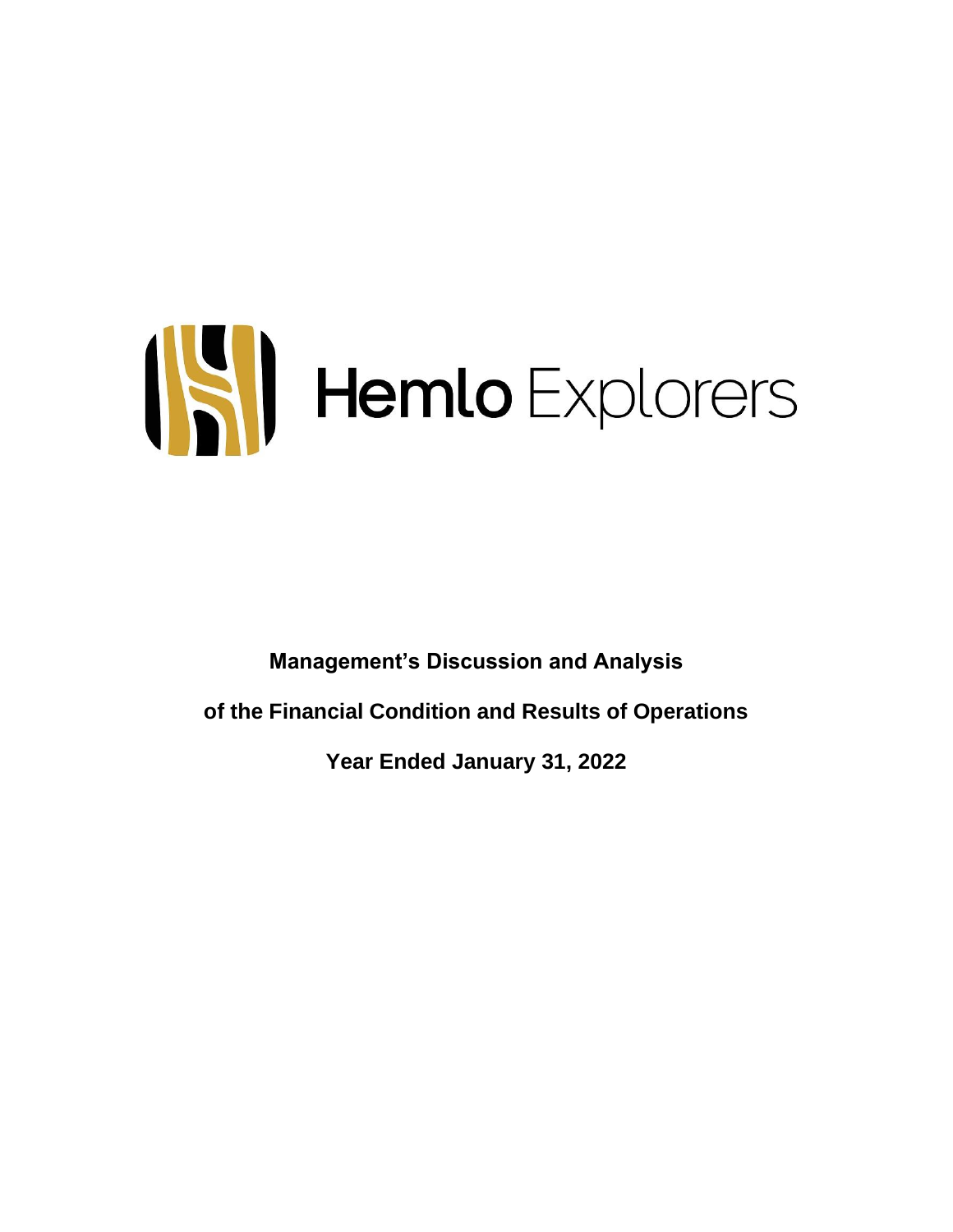

The following discussion of financial performance and condition should be read in conjunction with the audited financial statements of Hemlo Explorers Inc. (the "Company") for the year ended January 31, 2022 and the year ended January 31, 2021 and the notes thereto, that have been prepared in accordance with International Financial Reporting Standards ("IFRS"). All dollar amounts are expressed in Canadian dollars unless otherwise indicated. This report, which is dated May 30, 2022, has been approved by the Board of Directors and the Company's other public filings can be reviewed on the SEDAR website. (www.sedar.com).

# *CAUTIONARY NOTE*

This document contains or refers to forward-looking information. Such forward-looking information includes, among other things, statements regarding targets, estimates and/or assumptions in respect of future production, capital costs and future economic, market and other conditions, and is based on current expectations that involve a number of business risks and uncertainties. Factors that could cause actual results to differ materially from any forward-looking statement include, but are not limited to: the grade and recovery of ore which is mined varying from estimates; exploration and development costs varying significantly from estimates; inflation; fluctuations in commodity prices; delays in the development of the any project caused by unavailability of equipment, labour or supplies, climatic conditions or otherwise; termination or revision of any debt financing; failure to raise additional funds required to finance the completion of a project; and other factors. Forward-looking statements are subject to significant risks and uncertainties and other factors that could cause actual results to differ materially from expected results. Readers should not place undue reliance on forward-looking statements. These forward-looking statements are made as of the date hereof and we assume no responsibility to update them or revise them to reflect new events or circumstances, except as required by law. Also refer to the *Risks and uncertainties* section of this MD&A.

# *TECHNICAL INFORMATION*

The "Qualified Person" under the guidelines of National Instrument 43-101 of the Canadian Securities Administrators ("NI 43-101") for the Company's exploration projects in the following discussion and analysis is Mr. Adrian Bray, P.Geo., a Registered Professional Geologist in British Columbia, and an employee of the Company. The technical information concerning such properties contained herein has been reviewed by Mr. Bray. Readers are cautioned that grab samples are selective by nature. The grades and mineralization present are unlikely to represent future average grades on the project.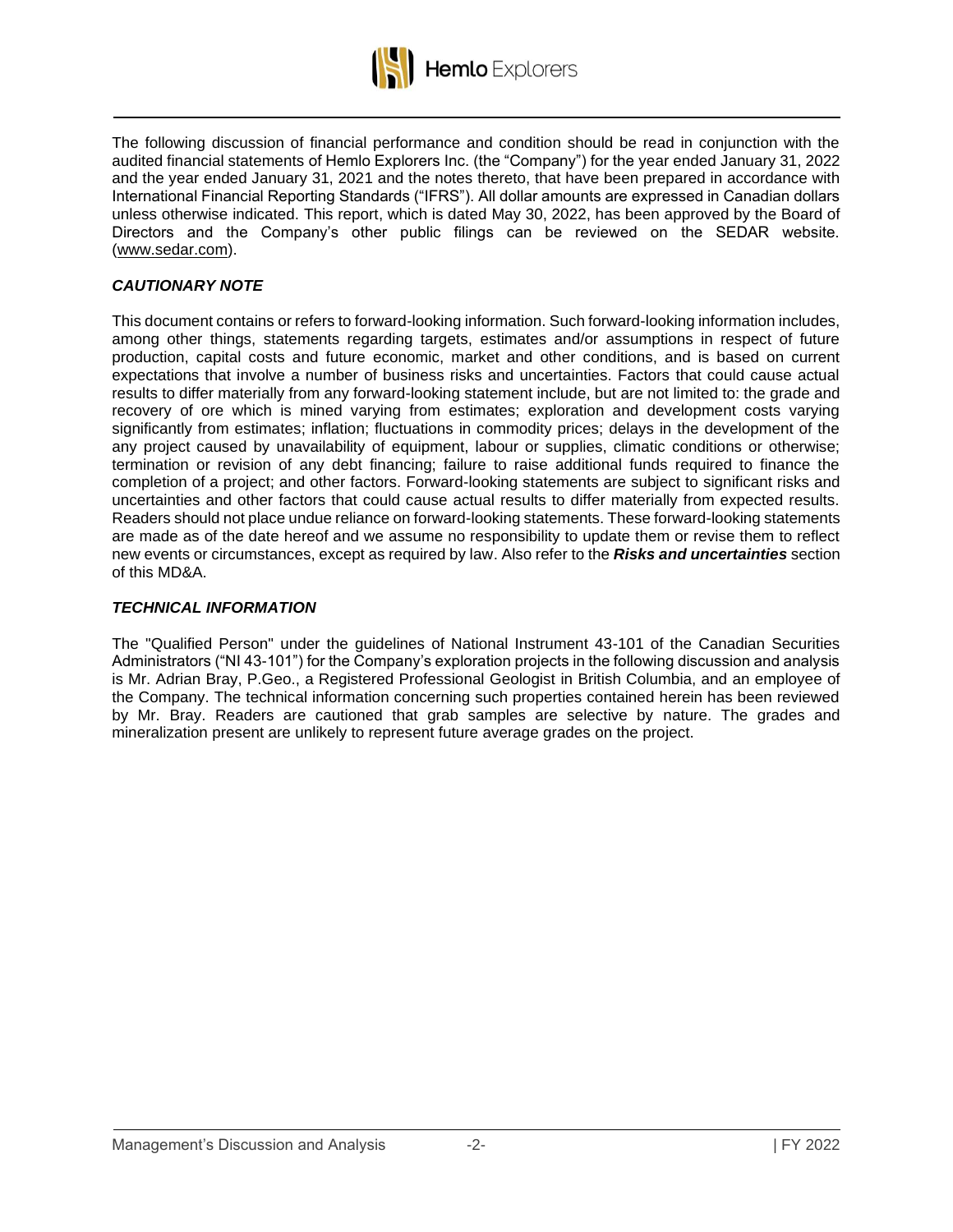

#### *Corporate Information*

The Company was incorporated pursuant to the provisions of the *Business Corporations Act* (of Alberta) on January 10, 2008. On July 21, 2008, the Company was authorized to continue its operations from the jurisdiction of Alberta to Ontario. On May 20, 2020, the Company changed its name to Hemlo Explorers Inc. from Canadian Orebodies Inc. The Company is in the process of exploring its mineral properties and has not yet determined whether these properties contain reserves that are economically recoverable. The recoverability of the amounts expended on the mineral properties is dependent upon the existence of economically recoverable reserves, the ability of the Company to obtain the necessary financing to complete exploration and development and upon future profitable production or proceeds from disposition of such properties.

Although the Company has taken steps to verify title to the properties on which it is conducting exploration and in which it has interests, in accordance with industry standards for the current stage of exploration of such properties, these procedures do not guarantee the Company's title. Property title may be subject to unregistered prior agreements and non-compliance with regulatory requirements.

During the year, there was a continued global outbreak of COVID-19, which has had a significant impact on businesses through the restrictions put in place by the Canadian governments regarding travel, business operations and isolation/quarantine orders. At this time, it is unknown the extent of the impact the COVID-19 outbreak may have on the Company as this will depend on future developments that are highly uncertain and that cannot be predicted with confidence. These uncertainties arise from the inability to predict the ultimate geographic spread of the disease, and the duration of the outbreak, including the duration of travel restrictions, business closures or disruptions, and quarantine/isolation measures that are currently, or may be put, in place by Canada and other countries to fight the virus. While the full extent of the impact remains unknown, we anticipate this outbreak may continue to cause supply chain disruptions, and staff shortages, all of which may negatively impact the Company's business and financial condition.

In light of the current pandemic, Hemlo has taken precautions to ensure the safety and well-being of all personnel at site, as well as the surrounding communities. As of the date of this document, the Company is not aware of any site personnel having contracted COVID-19.

#### *Overall Performance*

As at January 31, 2022, the Company had assets of \$1,811,296 and a net equity position of \$1,690,448. This compares with assets of \$3,513,864 and a net equity position of \$3,196,146 at January 31, 2021.

#### *Review of Operations*

#### *Recent Activity*

On March 3, 2020, the Company closed a non-brokered private placement that raised aggregate gross proceeds of \$1,174,000 through the sale of 1,640,000 common shares (the "Shares") at a price of \$0.30 per Share, 283,333 flow-through common shares (the "FT Shares") at a price of \$0.36 per FT Share, and 1,333,334 flow-through common shares (the "Premium FT Shares") at a price of \$0.435 per Premium FT Share.

On March 9, 2020, the Company appointed Brian Howlett as President and Chief Executive Officer. The Company also granted an aggregate of 505,000 share options to directors, officers, and consultants of the Company under the terms of the Company's incentive stock option plan. The options are exercisable at a price of \$0.30 per share for a period of five years, vest immediately, and are subject to a four-month hold period from the date of issuance.

On May 8, 2020, the Company closed the purchase of the West Hemlo and North Hemlo properties (collectively, the "Properties") from O3 Mining Inc. ("O3") in the Hemlo mining district of Ontario. At closing,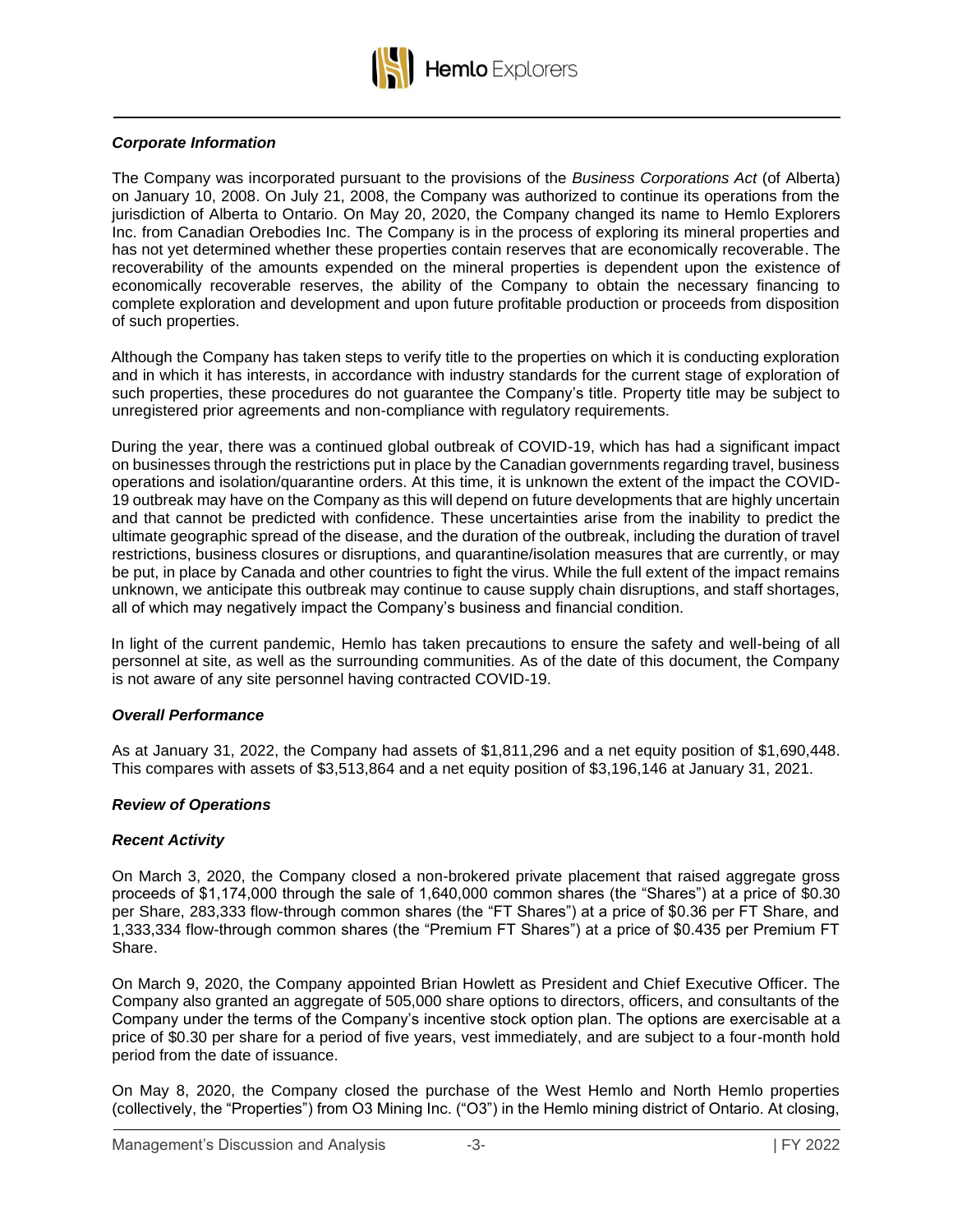

Hemlo Explorers

the Company issued 850,000 common shares to O3, valued at \$229,500, subject to a statutory hold period expiring on September 9, 2020. If in the future the Company publishes a feasibility study in respect of the Properties that contains at least 2,000,000 ounces of gold categorized as a combination of Proven and Probable Mineral Reserves, then the Company shall pay a discovery bonus of \$1,000,000 in cash or shares, at the Company's option, to O3 within ten days of such publication.

On May 19, 2020, the Company appointed Dan McCormack, P.Geo., as Exploration Manager and granted an aggregate of 100,000 share options to employees and consultants of the Company under the terms of the Company's incentive stock option plan. The options are exercisable at a price of \$0.45 per share for a period of five years, vested immediately, and are subject to a four month hold period from the date of issuance.

On May 20, 2020, the Company changed its name from Canadian Orebodies Inc. to Hemlo Explorers Inc. and began to trade on the TSX Venture Exchange under the ticker symbol "HMLO". Concurrently, the Company consolidated its share capital on a three for one basis. All share, option, and warrant figures are presented on a post-consolidation basis.

On June 2, 2020, the Company provided on update on the potential targets within the mining claims recently acquired from O3 Mining Inc.

On June 22, 2020, the Company announced the completion of a 460-line-kilometre high resolution magnetic survey on the Pic Project and the commencement of the 2020 field program which began at the Beggs Lake Stock.

On July 13, 2020, the Company provided an update on the field work at the North Limb Project as well as the Pic Project.

On August 25, 2020, the Company closed a non-brokered private placement that raised aggregate gross proceeds of \$3,500,000 through the sale of 5,000,000 units (the "Units") at a price of \$0.70 per Unit. Each Unit is comprised of one common share and one-half of one common share purchase warrant (each whole warrant, a "Warrant"). Each Warrant shall entitle the holder thereof to acquire one common share at a price of \$1.20 until February 25, 2022, but subject to accelerated expiry terms if the Company's shares trade at or above \$2.50 per share for 20 consecutive days.

On October 6, 2020, the Company announced the completion of a soil survey over a section of the North Limb project. In addition, the Company granted an aggregate of 825,000 share options to directors, officers, employees and consultants of the Company under the terms of the Company's incentive stock option plan. The options are exercisable at a price of \$0.80 per share for a period of five years, vested immediately, and are subject to a four-month hold period from the date of issuance.

On October 27, 2020, the Company announced the appointment of Ernie Eves to the Board of Directors and granted 60,000 share options under the terms of the Company's incentive stock option plan. The options are exercisable at a price of \$0.80 per share for a period of five years, vested immediately, and are subject to a four-month hold period from the date of issuance.

On November 17, 2020, the Company granted 75,000 share options to an employee of the Company, vesting immediately, and exercisable at \$0.80 per share for a period of five years, vested immediately, and are subject to a four-month hold period from the date of issuance.

On December 17, 2020, the Company announced the receipt of exploration permits which cover the majority of the claims on the North Limb Project and all of the claims on the Pic Project from the Ontario Ministry of Energy, Northern Development and Mines.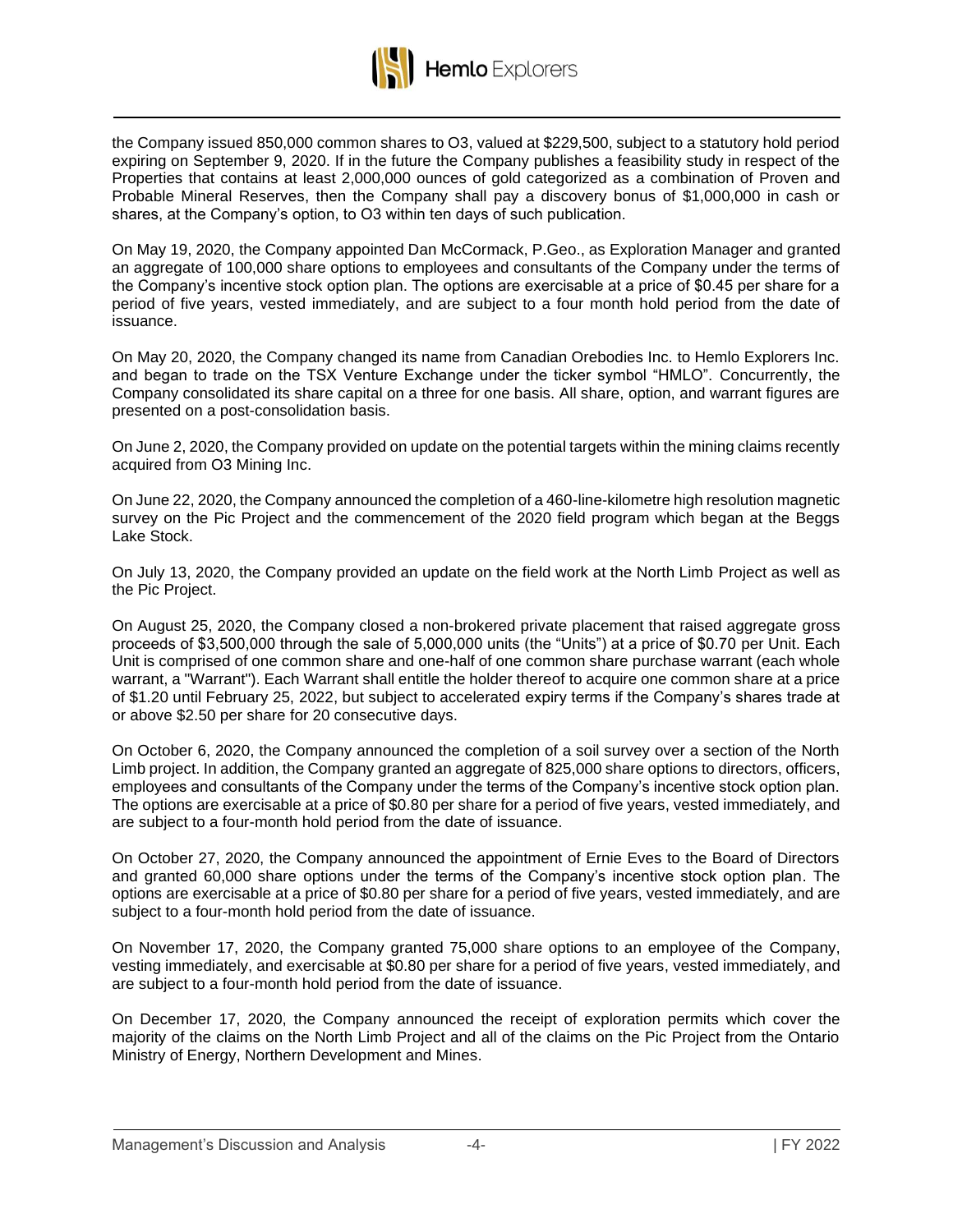

On January 14, 2021, the Company commenced a drill program at its North Limb Project, located approximately 15 km north of the Hemlo Mine near Manitouwadge, Ontario. The program was the first on this portion of the Project since 1996.

On May 12, 2021, the Company provided an update on its drill campaign at the North Limb Project. Gold and multi-element assays had been returned for 3 of the 13 drillholes completed with a few anomalous gold values returned over narrow widths, with evaluation of multi-element analysis on-going.

On May 26, 2021, the Company completed its drill campaign at the North Limb Project after completing 7,891 metres of diamond drilling in 18 holes.

On June 28th, 2021, the Company appointed Adrian Bray, P.Geo., as Exploration Manager while Dan McCormack, who had previously held this position, remains on as a Technical Advisor to the company.

On July 27, 2021, the Company provided an update on its North Limb Project drill program. Multiple intercepts of >100 ppb gold over up to 7 metres can now be traced from surface to approximately 600 metres vertical depth and along strike for approximately 400 metres.

On August 24, 2021, the Company announced anomalous results from a further 4 holes drilled at the North Limb Project. The results cover three sections over a strike of 875 metres of the Armand Lake Volcanic Complex.

On September 27, 2021, the Company granted an aggregate of 300,000 share options to employees and consultants of the Company under the terms of the Company's incentive stock option plan. The options are exercisable at a price of \$0.35 per share for a period of five years and vested immediately.

On September 30, 2021, the Company announced results from a further 2 holes drilled at the North Limb Project. The results cover two sections spaced over 175 metres of the Lunny West showing.

On October 13, 2021, the Company announced the completion of the option agreement to acquire the Wire Lake Project by making a final payment of \$100,000 to All Terrain Track Sales and Services Ltd. The Company also granted a 2.0% net smelter return ("NSR") royalty. One half of the 2.0% NSR can be bought back by the Company for a cash payment of \$1,000,000.

On November 9, 2021, the Company announced results from the final 7 holes drilled at the North Limb Project. All holes returned anomalous gold results that can be correlated from surface over vertical depths of up to 275 metres. Widespread pathfinder elements were also identified indicating an extensive corridor of hydrothermal activity.

On November 25, 2021, and December 2, 2021, the Company closed the first and second tranches of a private placement financing for gross proceeds totaling \$1,827,143. In the first tranche, the Company issued 4,925,332 units ("Units"), each comprised of one common share and half of one common share purchase warrant (each whole common share purchase warrant, a "Warrant") and 1,529,300 "flow-through" units ("FT Units"), each comprised of one flow-through common share and half of one Warrant, for aggregate gross proceeds of approximately \$1,505,818. In the second tranche, the Company issued 1,289,444 Units and 120,000 FT Units for aggregate gross proceeds of approximately \$321,325. Each Warrant is exercisable to acquire one common share of the Company (a "Warrant Share") at an exercise price of \$0.40 per Warrant Share until May 25, 2023, but subject to certain accelerated expiry terms.

On December 9, 2021, the Company announced that it had identified sulphide targets on its Pic Project that are approximately 3 kilometres east-southeast of Generation Mining's Marathon Palladium - Copper deposit. The target area's structural, geophysical and aspects of the geological setting resembles that of the Generation Mining's Marathon deposit. The area has been explored prior to the Company's ownership and a digital compilation of all previous work done on the area was completed with the goal of initiating a drill program. A 311 line-kilometre helicopter-borne VTEM and horizontal magnetic geophysical survey is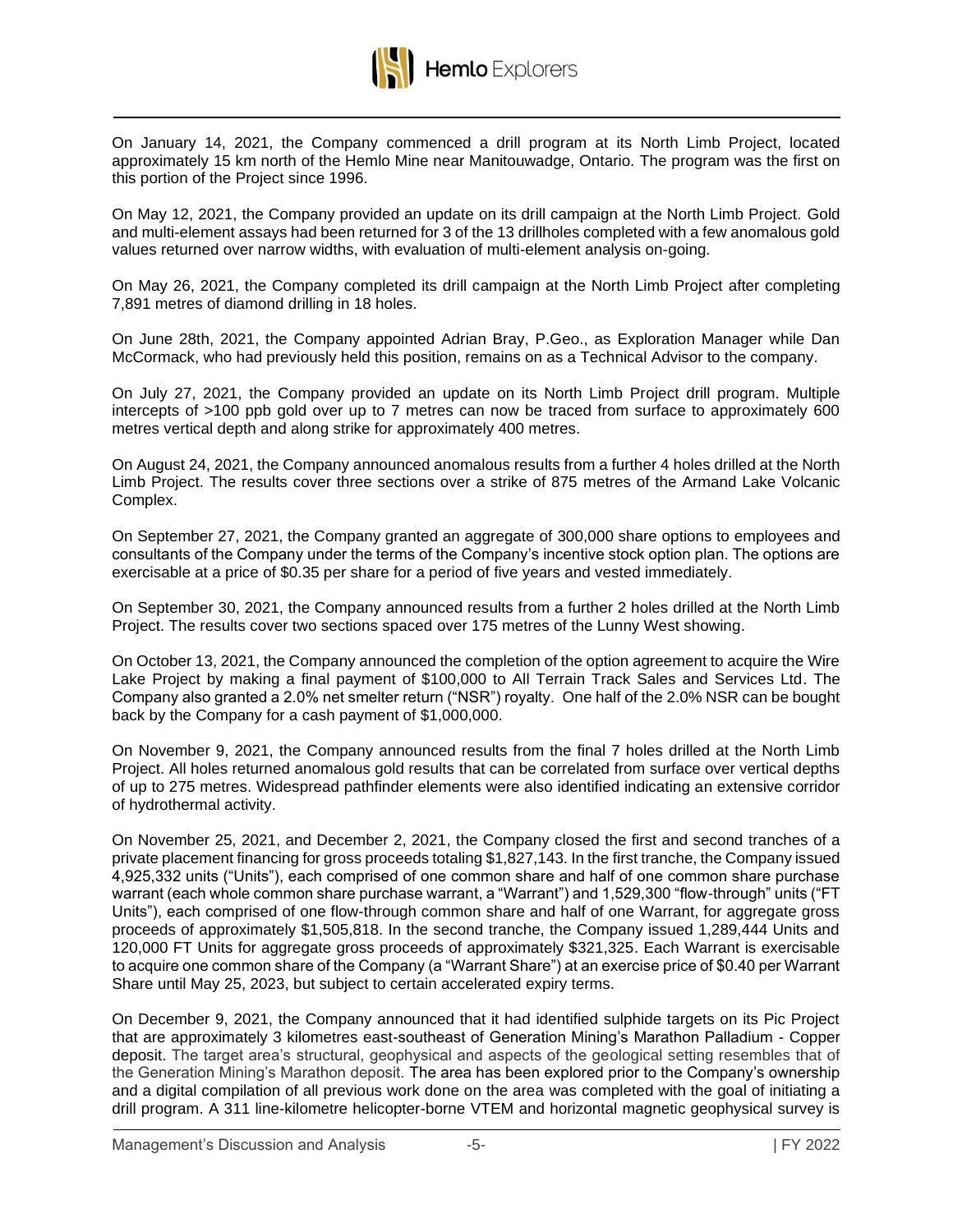

anticipated to commence in June, concurrent with a field program of detailed mapping, sampling, and prospecting. Government sourced high-definition LIDAR data will be integral to the evolving structural and geological interpretation. Previously identified high priority drill targets will be further refined, with the intention to drill these later in the summer season.

On January 12, 2022, the Company announced that it had entered into an option agreement with First Energy Metals (CSE:FE) to transfer 48 claims comprising approximately 987 hectares in the Falcon Lake area of Northern Ontario. The claims were not core to the Company's operations.

On April 4, 2022, the Company announced that it had entered into a Binding Term Sheet with a wholly owned subsidiary of Barrick Gold Corp. Under the terms of the agreement, Barrick can earn an 80% interest in a portion of the Pic Project by delivering to the Company a Pre-Feasibility Study ("PFS") within six years of signing the definitive agreement, with two annual extensions at the end of six years by paying Hemlo \$500,000 per year. Barrick must incur a guaranteed amount of exploration spending of \$800,000 in the first year and \$1,000,000 in each year thereafter.

#### *Portfolio of Projects*

## *Exploration Expenditures by Project*

During the year ended January 31, 2022, the Company incurred a total of \$2,738,150 in exploration expenditures (2021 - \$1,491,797).

The majority of the exploration expenditures were spent on the North Limb Project, which was subject to an 18-hole diamond drill program.

| Property                         |             | North Limb  |                 | Pic         |              | <b>Hemlo West</b> |              | Belcher Islands Iron & Other |              | Total        |
|----------------------------------|-------------|-------------|-----------------|-------------|--------------|-------------------|--------------|------------------------------|--------------|--------------|
| Period beginning                 | 01-Feb-2021 | 01-Feb-2020 | 01-Feb-2021     | 01-Feb-2020 | 01-Feb-2021  | 01-Feb-2020       | 01-Feb-2021  | 01-Feb-2020                  | 01-Feb-2021  | 01-Feb-2020  |
| Period end                       | 31-Jan-2022 | 31-Jan-2021 | 31-Jan-2022     | 31-Jan-2021 | 31-Jan-2022  | 31-Jan-2021       | 31-Jan-2022  | 31-Jan-2021                  | 31-Jan-2022  | 31-Jan-2021  |
| Balance, beginning of period     | \$1,610,199 | 939,549     | 6,923,256       | \$6,311,635 | 204,622<br>S | э                 | \$14,218,002 | \$14,213,098                 | \$22,956,079 | \$21,464,282 |
| Acquisition, Staking & Options   |             | 35,500      | 105,000         | 155,000     |              | 194,150           | 4,904        | 4,904                        | 109,904      | 116,707      |
| Assays & Sampling                | 379,695     | 26,614      | 630             | 11,713      |              |                   |              | ۰                            | 380,325      | 122,851      |
| Camp Costs & Equipment/Supplies  | 326,902     | 112,626     | 31,774          | 45,222      |              |                   |              |                              | 358,676      | 207,131      |
| Geological Salaries & Consulting | 334,847     | 199,562     | 195,383         | 157,207     | 28,991       | 10,472            |              |                              | 559,221      | 55,323       |
| Drilling                         | 929,731     | 172,016     |                 |             |              |                   |              |                              | 929,731      | 274,900      |
| <b>Field Work</b>                | 278,523     | 92,475      | 5,400           | 91,212      |              |                   |              | ۰                            | 283,923      | 342,332      |
| Geophysical                      |             |             |                 | 43,650      |              |                   |              | ۰                            |              |              |
| Permitting & Land Tenure         | 12,229      | 7,524       | 19,133          | 16,037      | 7,200        |                   |              |                              | 38,562       | 17,363       |
| Transportation & Fuel            | 65,999      | 24,333      | 11,809          | 91,580      |              |                   |              | ٠.                           | 77,808       | 331,576      |
| <b>Total for period</b>          | 2,327,926   | 670,650     | 369,129         | 611,621     | 36,191       | 204,622           | 4,904        | 4,904                        | 2,738,150    | 1,491,797    |
| Balance, end of period           | \$3,938,125 | 1,610,199   | 7,292,385<br>\$ | 6,923,256   | 240,813      | 204,622           | \$14,222,906 | \$14,218,002                 | \$25,694,229 | \$22,956,079 |

A complete breakdown of the exploration expenditures by project and category is provided below:

#### *North Limb Project*

The North Limb Project is located 15 kilometres northeast of the Williams Mine operated by Barrick Gold Corporation and consists of 653 claim cells encompassing approximately 8,000 hectares. The North Limb project was assembled over the past five years through three project purchases, including an acquisition from O3 Mining Inc., combined with a significant amount of claim staking.

On May 24, 2016, the Company purchased a 100% interest in 135 claim units comprising 2,160 hectares approximately 40 kilometres northeast of Marathon, Ontario, with the vendors retaining a 1% NSR on the purchased claims. In addition, the Company staked 303 claim units totaling 4,848 hectares.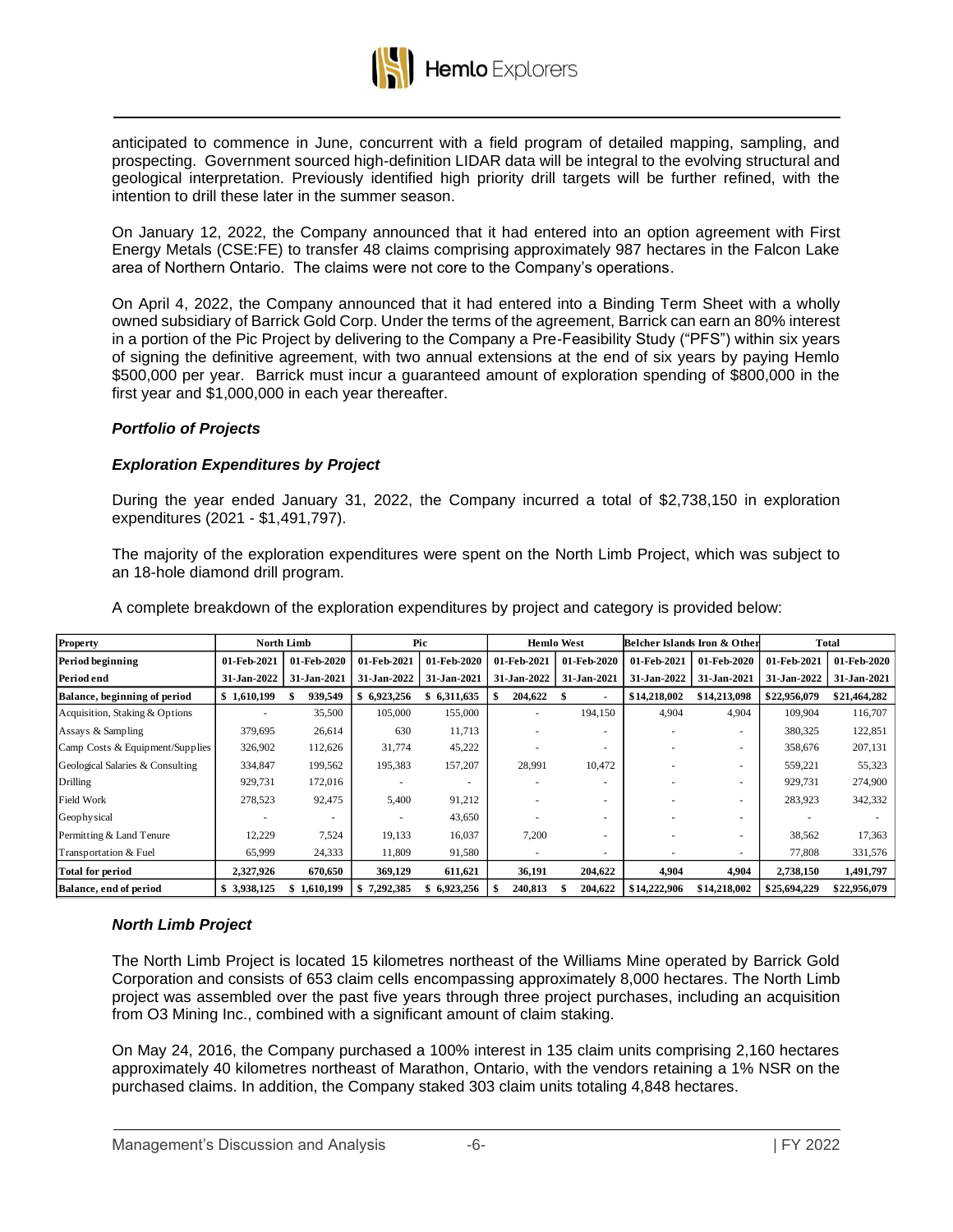

Highlights from the 2016 prospecting program carried out by the Company on the North Limb Project included the discovery of a new gold occurrence (the "Petrant Lake Occurrence"). Limited sampling returned two strongly anomalous gold values of 1.74 g/t Au and 1.64 g/t Au located approximately 160 metres apart from each other. The samples are spatially associated with one of the priority airborne EM (electromagnetic) anomalies identified from the 2016 VTEM Max survey the Company flew over the North Limb Project.

In late 2016, the Company completed an 823-line kilometre airborne VTEM Max geophysical survey over the North Limb Project. The survey data generated several new high priority drill targets, including one associated with the Petrant Lake Occurrence. In total, ten targets generated from the survey were submitted to Geotech Ltd. that generated as many EM plate models at central, east and west locations of the North Limb.

During 2017, the Company completed a 15-kilometre induced polarization ("IP") survey on a portion of the West Quadrant of the North Limb which outlined 4 high priority targets. Additionally, the Company completed a small drill program of 8 broadly spaced drill holes totaling 1,423 metres which tested a variety of targets within the western half of the project. No significant gold mineralization was encountered.

On May 8, 2020, the Company strategically added 64 mining claim cells to the North Limb through a project acquisition from O3 Mining Inc. The additional claims contain a section of highly prospective volcanogenic assemblages with drill intercepts of 37.35 g/t gold over 1 metre and 10.57 g/t gold over 1 metre from drillholes F195-2 and F195-4.

From July to October 2020, a prospecting program was undertaken on the East and Central Quadrants of the North Limb with 245 grab samples taken and assayed for gold and multi-element analysis. Prospecting and mapping specifically focused on the 8.2-kilometre Armand Lake Volcanic Complex ("ALVC") which resembles the Hemlo Deposit at the Moose Lake Volcanic Complex. In addition, a 6.3-kilometre humus survey was undertaken over two select areas of the ALVC with 264 samples analyzed for gold and multielements. The results, merged with historic data, confirmed and identified new drill target areas along the ALVC trend. During the same period on the East and Central Quadrants, the Company compiled historical drillholes and several ground surveys generating a 3D model and targets for proposed drilling.

In January 2021, the Company began a diamond drill program ("Program") targeting the East and Central Quadrants of the North Limb. In total, 7,891 metres of drilling was completed in 18 drill holes. While no significant values of gold mineralization have been encountered, a contiguous gold-bearing horizon has now been defined along a considerable strike length and to depth. Management is encouraged that these anomalous gold horizons, in addition to widespread elevated pathfinder elements like those at the Hemlo gold deposit, point to an extensive gold enriched hydrothermal system at the North Limb Project.

Links to the news releases and results are available here:

- 1. [May 12, 2021 Hemlo Explorers Provides Update on Drilling at the North Limb Project](https://hemloexplorers.ca/news/2021/hemlo-explorers-provides-update-on-drilling-at-the-north-limb-project/)
- 2. [July 27, 2021 Hemlo Explorers Intersects a Contiguous Gold Bearing Horizon over 400 metre Strike](https://hemloexplorers.ca/news/2021/hemlo-explorers-intersects-a-contiguous-gold-bearing-horizon-over-400-metre-strike/)
- 3. [August 24, 2021 Hemlo Continues to Intersect Anomalous Gold Horizons at the Armand Lake Volcanic](https://hemloexplorers.ca/news/2021/hemlo-continues-to-intersect-anomalous-gold-horizons-at-the-armand-lake-volcanic-complex/)  **[Complex](https://hemloexplorers.ca/news/2021/hemlo-continues-to-intersect-anomalous-gold-horizons-at-the-armand-lake-volcanic-complex/)**
- 4. [September 30, 2021 Hemlo Intersects 3.97 g/t Au over 1 m at the North Limb Project Lunny West](https://hemloexplorers.ca/news/2021/hemlo-intersects-3.97-g-t-au-over-1-m-at-the-north-limb-project-lunny-west-showing/)  **[Showing](https://hemloexplorers.ca/news/2021/hemlo-intersects-3.97-g-t-au-over-1-m-at-the-north-limb-project-lunny-west-showing/)**
- 5. [November 9, 2021 Hemlo Intersects Multiple Anomalous Gold Horizons at the North Limb Project](https://hemloexplorers.ca/news/2021/hemlo-intersects-multiple-anomalous-gold-horizons-at-the-north-limb-project/)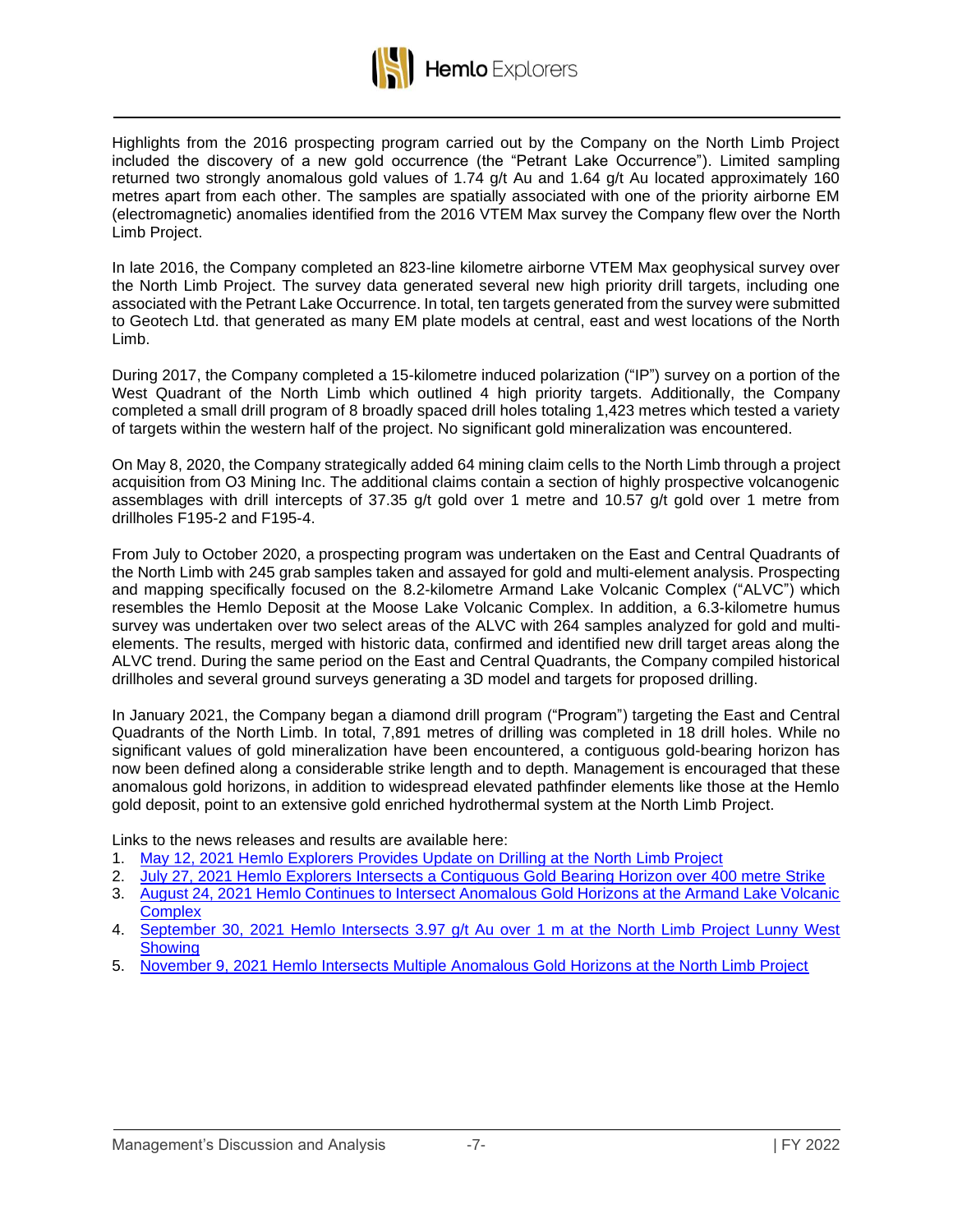





# *Pic Project*

The Pic Project encompasses approximately 24,000 hectares and was amalgamated through the acquisitions of the Wire Lake, Black Raven, Goodchild, and Benton claims, in combination with the Company staking an additional 985 mining claim cells.

A compilation map of the Pic Project can be viewed here: [https://hemloexplorers.ca/site/assets/files/2011/pic\\_compilation\\_may\\_2022.jpg](https://hemloexplorers.ca/site/assets/files/2011/pic_compilation_may_2022.jpg)

# *Wire Lake Claims*

On October 7, 2016, the Company entered into an option agreement to acquire a 100% interest in 251 claim units (now 866 mining claim cells) covering approximately 4,047 hectares that are located in the Hemlo greenstone belt (the "Wire Lake Claims"). On signing, the Company paid \$40,000 in cash and issued 26,042 common shares valued at \$25,000. The option agreement called for the Company to make additional cash payments to the vendor totaling \$550,000 over the following five anniversary dates of the option agreement. The option was completed on October 7, 2021, and the Company granted the vendor a 2% NSR royalty, one-half of which may be bought back for a lump sum payment of \$1,000,000.

The Wire Lake Claims lie 29 kilometres to the northwest of the Williams Mine and 40 kilometres to the southwest of the past producing base metal mines near Manitouwadge. Gold was first discovered on the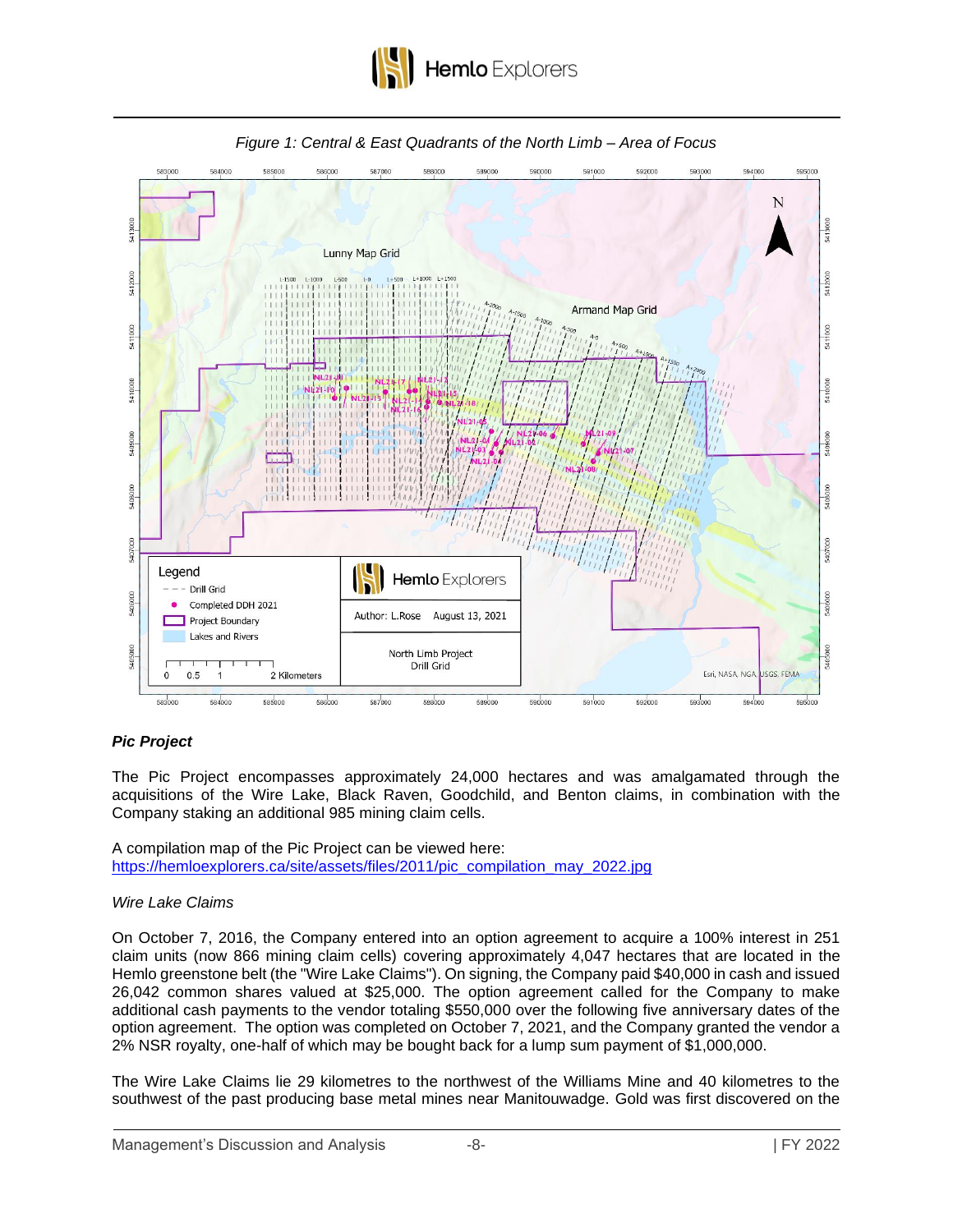

Wire Lake Claims in 1986 and the project was explored by junior companies until 1993, following which the project remained dormant for over 20 years pending the outcome of litigation. Previous work identified a gold bearing zone (the "Wire Lake Gold Zone") over a 2,300-metre strike length that remains open in both directions and to depth. The Wire Lake Gold Zone (WLGZ) is characterized by moderate to intense alteration (silicification, carbonatization, biotitization and sericitization) within predominantly mafic volcanics. Sulphide content (pyrrhotite, pyrite, +/- arsenopyrite and sphalerite) usually ranges from 1 to 3% but can locally be up to 10%. Visible gold has been rarely observed, and where it does occur it is usually associated with quartz stringers and veinlets. Approximately 15% of the claims had been systematically explored.

During the fall of 2016, a reconnaissance prospecting program was successful in tracing out the Wire Lake Gold Zone over a strike length of 2.4 kilometres and the Company also completed a 620-line kilometre airborne Mag & VLF geophysical survey over the claims.

During May 2017, the Company completed a 34-line kilometre induced polarization ("IP") survey on the Wire Lake Claims. The IP survey grid extended the strike length of the WLGZ by 300 metres, totaling 2.7 kilometres in length. The IP survey identified numerous priority targets for follow up work.

Highlights from the 2017 drill program included:

- WL-2017-001: 2.6 g/t Au over 18.7 metres, including 57.1 g/t Au over 0.5 metres;
- WL-2017-002: 1.4 g/t Au over 13.0 metres and 0.8 g/t Au over 28.0 metres, including 1.6 g/t Au over 10.6 metres;
- WL-2017-011: 1.4 g/t Au over 32.4 metres, including 4.2 g/t Au over 5.0 metres;
- WL-2017-013: 1.4 g/t Au over 18.8 metres, including 5.3 g/t Au over 3.1 metres;
- WL-2017-021: 1.1 g/t Au over 31.7 metres, including 1.6 g/t Au over 5.4 metres and 2.0 g/t Au over 5.8 metres; and
- WL-2017-020: 1.4 g/t Au over 18.0 metres.

On December 13, 2017, the Company announced the results from the fall prospecting program at Wire Lake and the discovery of a new gold zone that potentially extends the WLGZ between 500 and 700 metres to the south. The Company's geological teams were successful in outlining an 800 square metre area hosting gold and pyrite-pyrrhotite mineralization in altered mafic volcanics (biotite, silicification). Assays from fifteen grab samples taken from this area averaged 1.92 g/t Au. Of significance is that the four samples taken the furthest east returned 10.4 g/t Au, 6.6 g/t Au, 3.6 g/t Au and 1.1 g/t Au over a 180 metre strike length. The zone remains open to the east and along strike.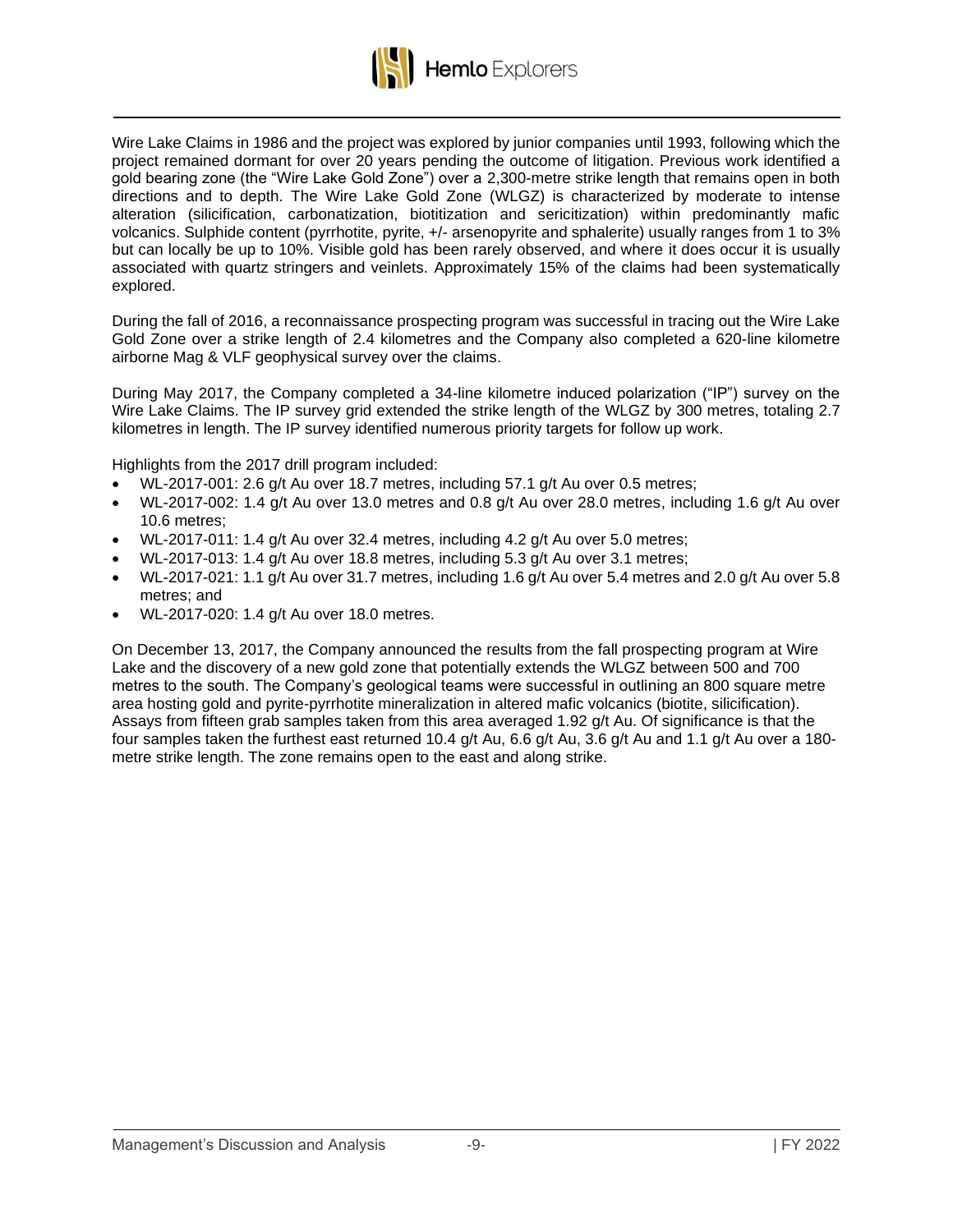

*Figure 2: Plan Map of Wire Lake Gold Zone*



In 2018, three diamond drill holes totaling 657 metres and targeting the Kakeeway and Lucky Seven zones were completed in the WLGZ.

- Drilling in the Kakeeway Zone suggest an additional 525 metre strike-length extension to the Wire Lake Gold System;
- Drilling in the Lucky Seven Zone confirmed the extension of the WLGZ to depth to at least ~200 metres down-dip and that the mineralized system remains open to depth; and
- Subsidiary zones of mineralization discovered in the footwall and hanging wall of the main zone of mineralization forming the Wire Lake Gold Zone.

In May 2020, the Company completed a 460-line kilometre high resolution helicopter magnetic survey covering the Porphyry and Contact Lake areas to help identify buried intrusive boundaries and structural trends. Both target areas have soil and lithogeochem anomalies with elevated gold and base metal values.

In August 2020, a compilation of diamond drill data for Wire Lake was undertaken for the purposes of developing a 3D model and target generation. A total of 115 drill holes were validated with common lithology codes and geological data to assist in identifying zone geometry and continuity.

In September 2020, drill hole and ground survey data was compiled and a 3D model generated for WLGZ. As a result, zones open at depth have been identified below historic shallow drilling that have been tested to no deeper than 200 metres. In addition, two insufficiently tested parallel zones to that of the WLGZ trend have been identified for future IP and prospecting surveys.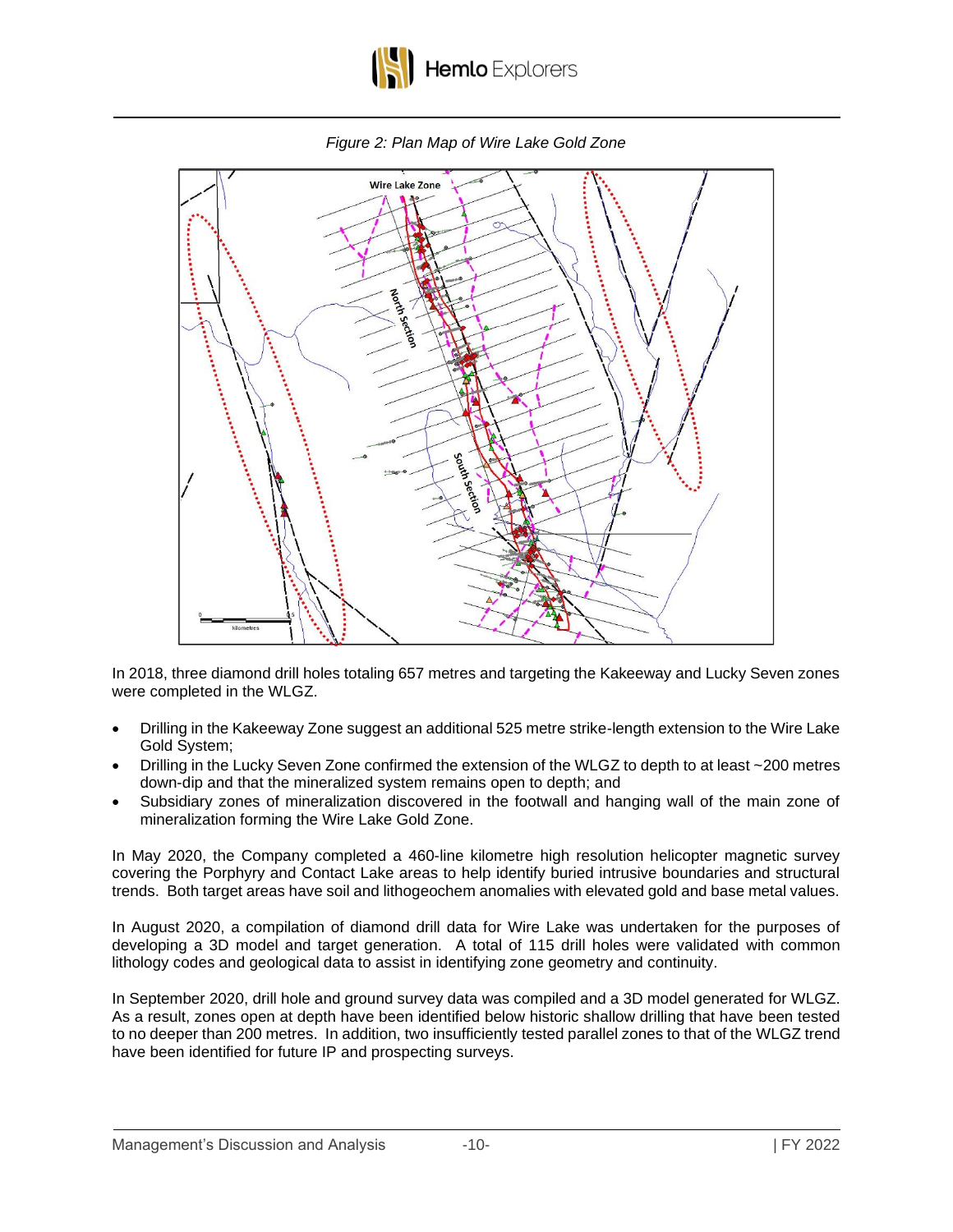

#### *Black Raven Claims*

On April 23, 2017, the Company entered into an acquisition agreement (the "Acquisition Agreement") with StrikePoint Gold Inc. ("StrikePoint") to acquire a 100% interest in 576 mineral claim cells (the "Black Raven Claims") located adjacent to the Company's Wire Lake Claims. The Black Raven Claims cover approximately 6,640 hectares located in the northwest portion of the Hemlo Greenstone Belt. Pursuant to the Acquisition Agreement, the Company paid \$15,000 cash on signing, and issued 416,667 common shares valued at \$587,500. Additionally, the Company issued 83,333 share purchase warrants, valued at \$40,025, entitling StrikePoint to acquire up to 83,333 common shares at a price of \$1.89 per share for a period of twelve months.

In conjunction with the Acquisition Agreement, the Company executed a termination and assumption agreement (the "Termination and Assumption Agreement") with the underlying optionors of the Black Raven Claims in order to terminate the underlying option agreement, discharge a future milestone payment and assume the underlying royalty obligations. The Termination and Assumption Agreement called for the Company to issue 66,667 common shares on signing to the Optionors, valued at \$94,000, and assume a 2.5% net smelter return ("NSR") royalty. The royalty agreement provides that 1.5% of the NSR royalty may be bought back by the Company at any time upon payment of \$1,500,000, or in increments of 0.5% NSR royalty for \$500,000 each.

In addition to covering the extension of the WLGZ, the Black Raven Claims contain several gold and goldzinc prospects and occurrences, including the Super G Prospect, the Kurt Kuhner Occurrence, as well as the Beaver Pond Boulder Train and Crocker Float.

The Super G Prospect was discovered by Hemlo Gold Mines Inc. in 1993. High-grade visible-gold bearing, quartz vein float boulders on the north shore of Smoke Lake returned grab samples assaying up to 32.3 g/t Au. Follow-up work led to the discovery of surface samples which produced bonanza grades up to 846.40 g/t Au and 570.00 g/t Au. Trenching and drilling outlined a narrow but locally, high-grade quartz vein system over strike length of 400 metres to a depth of 130 metres.

The Kurt Kuhner Gold-Zinc Occurrence was discovered by Kerr Addison Mines Ltd. in 1971. Nine diamond drill holes totaling 309 metres were drilled. Assay results included 2.74 g/t Au and 1.16% Zn over 5.55 metres from KP-71-5. The Beaver Pond Boulder Train is located east of Smoke Lake and has been traced by prospecting for over 600 metres. The boulder train consists of angular syenitic-monzonitic material containing quartz veinlets and stockworks with 1-2% finely disseminated pyrite. Historic grab samples have returned results up to 47.66 g/t Au.

The Crocker Float is located approximately 270 metres north of Smoke Lake. Unlike the float in the Beaver Pond Boulder Train, the Crocker Float is composed of granodiorite crosscut by malachite-stained quartz veinlets and veins containing up to 5% pyrite +/- chalcopyrite. Two historic samples taken from the boulder returned bonanza grades of 312.90 and 95.31 g/t Au, and 70.70 and 10.70 g/t Ag.

#### *Highlights from the 2018 Exploration Program at Smoke Lake*

Five diamond drill holes totaling 785.3 metres were drilled in the Smoke Lake area to target the Super G vein. The results of the 2018 drilling suggested that the Super G vein is part of the much larger mineralized system referred to as the Smoke Lake Gold System ("SLGS"). From the integration of the historic and the 2018 drilling results, the SLGS is interpreted as an anastomosed network of mineralized structures in which gold mineralization is associated with mm-wide to cm-wide quartz stringers and veins with haloes of disseminated sulfides. Additional drilling is necessary to confirm the interpreted geometry of the SLGS.

Narrow higher-grade zones enveloped by lower grade mineralization are observed in the main mineralized structures composing the SLGS. The SLGS has been so far defined by drilling over a strike length of >400 metres and to a vertical depth of 130 metres. Drilling in 2018 in the Super G structure suggests a 170 metre down plunge continuity of high-grade mineralization that remains open at depth, with the vein system also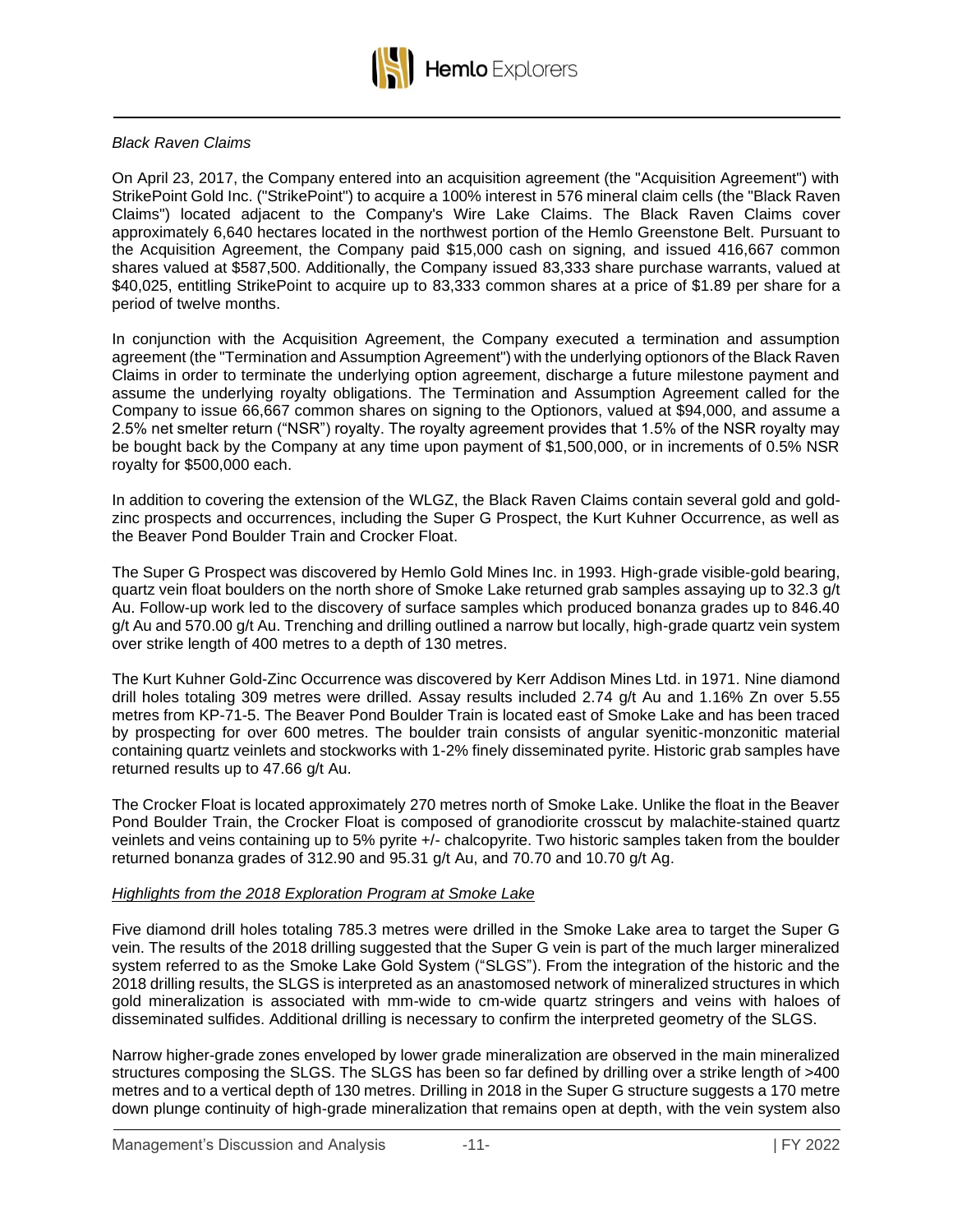

remaining open in both directions along strike. Surface mapping of gold mineralization in the area also suggests that additional mineralized structures are likely present in the hanging wall and footwall of the SLGS. The SLGS was targeted based on the previous work of Freewest Resources Canada Ltd. in 2003 and diamond drilling by Entourage Metals Ltd. in 2011-12. Both exploration programs encountered multiple zones of mineralization in the area and the best diamond drilling intersections were obtained in the Super G vein, which returned assay results of 44.5 g/t Au (uncut) over a drilled width of 2.4 metres (BR-11-04<sup>1</sup>) and 19.2 g/t Au over 2.0 metres (BR-11-01<sup>1</sup> ).

In the Company's 2018 drill program, hole BR-2018-001 intersected 19.1 g/t Au over 2.0 metres in the Markes structure of the SLGS. Hole BR-2018-002 contained 133.2 g/t Au over 2.0 metres, including 443.0 g/t Au over 0.6 metre in the Super G vein, which represents the highest-grade drill result on the project to date. The intersection in BR-2018-002 suggests an up-plunge continuity of the zone of high-grade mineralization between BR-11-01 and BR-11-04, whereas BR-2018-003 shows that the zone of mineralization remains open down-plunge.



# *Figure 3: Plan Map of 2018 Drilling at Smoke Lake Gold System*

<sup>1</sup> *Readers are cautioned that these assay results are historical in nature and have not been verified by a qualified person on behalf of the Company.*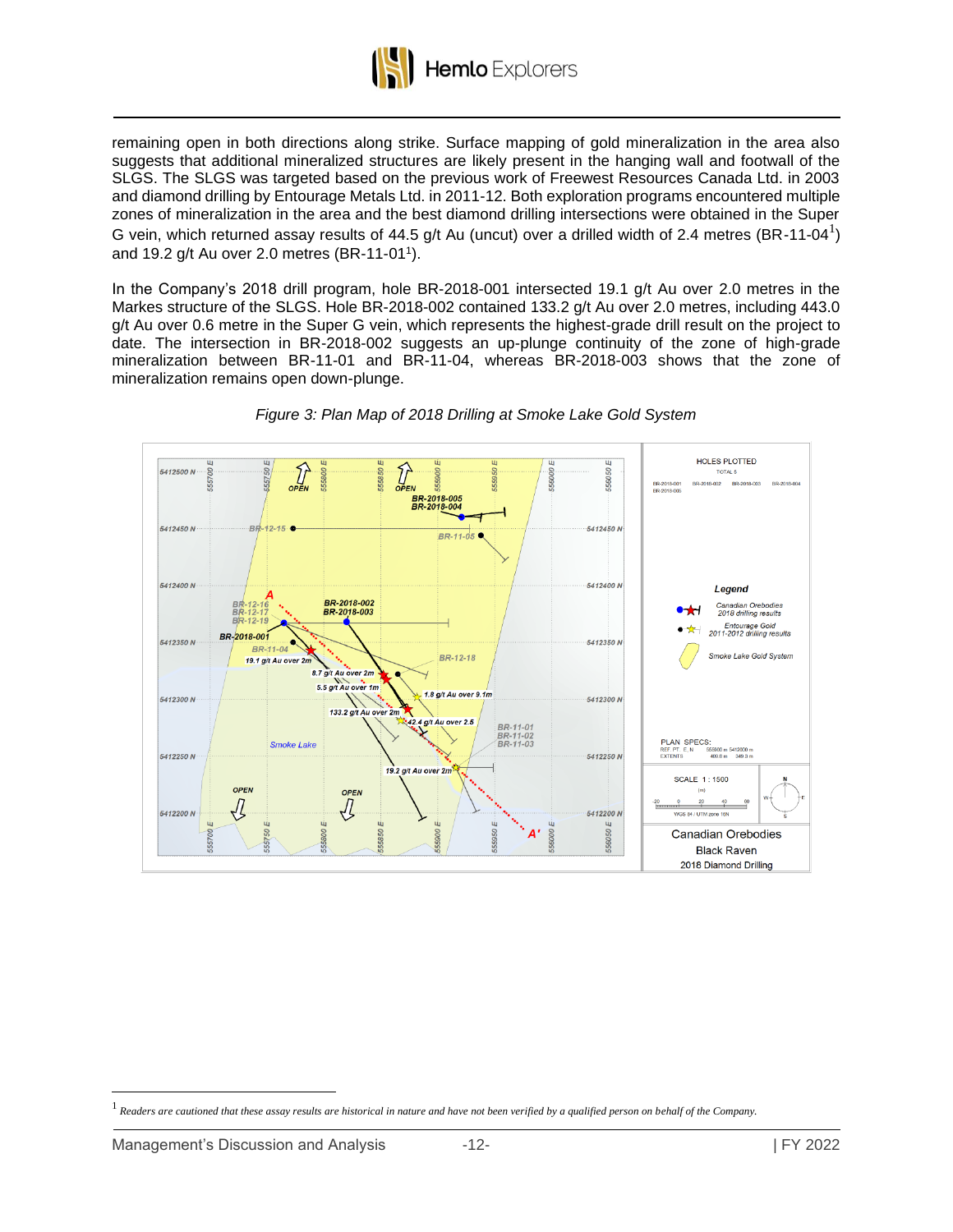

#### *Highlights from the 2019 Exploration Program at Smoke Lake*

The winter drill campaign consisted of 9 holes totaling 1,270 metres, with the objectives of testing the extension of the Super G structure under Smoke Lake and better defining the mineralized structures of the SLGS. The winter drill program was successful as the results prove that the Super G vein is one component of a larger gold system in which four gold-bearing structures have been identified. The results of the drill program further demonstrate that high-grade gold mineralization can be found in all the known mineralized structures of the SLGS, and that near-surface high-grade mineralization can be discovered in the area. The results of the drill program also suggest that haloes of lower grade mineralization could be found around the Super G and the other higher-grade veins of the SLGS. Interpretation of the structural measurements of the oriented core indicate that multiple vein orientations can be found in the mineralized structures of the SLGS. The structural complexity observed near the higher-grade intersections suggests that structural intersections could be favorable targets for high-grade mineralization.

The integration of the multi-element analyses from the 2019 drilling program with the multi-element analyses from the previous drill programs has identified zinc and copper anomalies occur along the contact between the volcanic units in the area. In diamond drill core, the zinc ± copper anomalies occur within zones of silicification and veining with variable sphalerite and accessory chalcopyrite.

#### *Goodchild Claims*

On February 20, 2018, the Company announced the acquisition of the Goodchild Claims which covers a strategic and highly prospective land holding in the middle of the Company's 100% owned Black Raven Claims. The Goodchild Claims consists of 33 mining claim cells totaling approximately 400 hectares. The Company purchased the claims from the court-appointed receiver of Century Mining Corporation ("Century") for a cash payment of \$40,000, the assumption of Century's three percent (3%) net smelter return ("NSR") royalty obligations in respect of the Goodchild Claims and the payment of a portion of the receiver's expenses associated with the transaction. In connection with the purchase, the Company also entered into an agreement with Teck Resources Limited ("Teck") to terminate certain rights Teck had in relation to the Goodchild Claims in exchange for the granting to Teck of a one-half of one percent (0.5%) NSR royalty in respect of the Goodchild Claims. The Company also entered into an agreement with the existing NSR royalty holders on the Goodchild Claims to vary the terms on which the royalty may be bought down. In exchange for the issuance of 13,333 shares of the Company, valued at \$12,000, the Company obtained the right to purchase up to two-thirds (2%) of the royalty for \$1,500,000.

The Goodchild Claims are underlain by mafic volcanics with minor interflow sediments which have been intruded by the Goodchild serpentinite. The Beggs Lake Stock, an elliptical intrusion approximately 3.2 km by 1.5 km in size, of quartz monzonite to trondhjemite composition intrudes the metavolcanic rocks and the serpentinite.

Initial exploration on the Goodchild Claims during the 1950's and 1960's was focused on the nickel-copper potential of the Goodchild serpentinite and values of up to 2% Cu and 0.5% Ni over 2.5 metres were reported from diamond drilling. After the discovery of the Super G Gold Vein in 1993, located immediately southwest of the Goodchild Claims, the area was re-evaluated for its gold potential. Two styles of gold mineralization were subsequently recognized: (i) northwest trending, 2-8 metre wide pyritic, ankerite +/ albite altered shear zones in mafic volcanics (Moses Main); and (ii) quartz veining and associated disseminated pyrite within the Beggs Lake Stock along north to north-east trending structures (Lucky 13 and the UGM Trend).

The Moses Main Occurrence has been exposed by a series of trenches over a 200-metre strike length and samples collected in the 1990's returned values of up to 8.6 g/t Au. The Lucky 13 is hosted within a strongly altered NNE trending shear within the Beggs Lake Stock from which grab samples returned values grading up to 100.8 g/t Au. The UGM Trend consists of three showings over a 500-metre strike length. Gold associated with elevated bismuth, molybdenum and tungsten values occurs along a northeast trending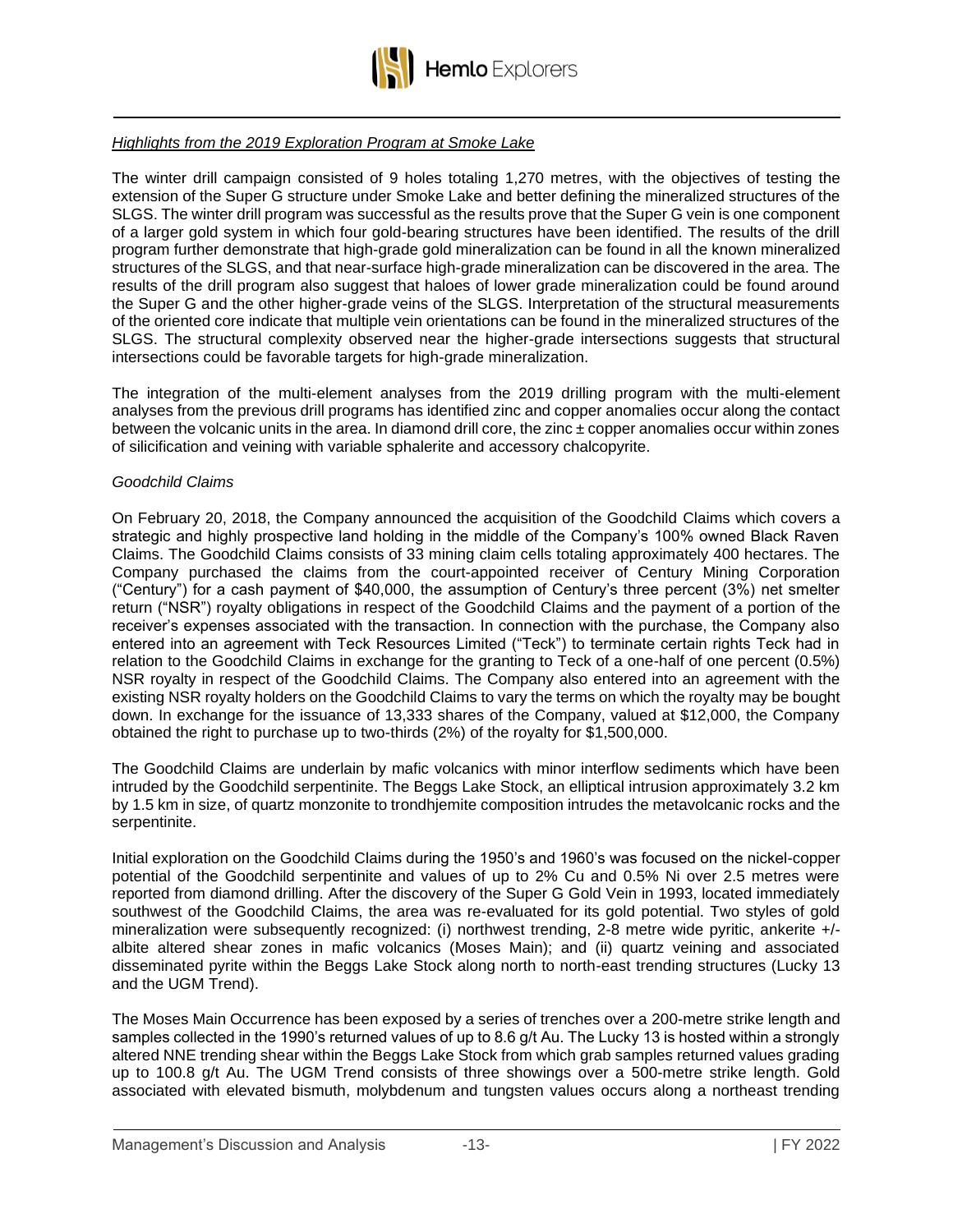

lineament within the Beggs Lake Stock, and values up to 3.0 g/t Au in outcrop and 10.8 g/t Au in boulders have been returned.

#### *Benton Claims*

On August 16, 2018, the Company completed the acquisition of the "Goodchild Lake" mining claims (the "Benton Claims ") from Benton Resources Inc. ("Benton"). The Benton Claims consist of 31 mining claim cells totaling approximately 500 hectares and covers a prospective trend adjacent to the northwest portion of the Company's 100% owned Black Raven Claims. As consideration for the purchase, the Company issued to Benton 33,333 common shares in the capital stock of the Company valued at \$27,000 and granted Benton a 1.5% NSR royalty. The Company has the option to buy-down 50% of the NSR at any time for a cash payment of \$750,000.

## *Project Idaho*

In December 2021, the Company announced the introduction of Project Idaho as a new exploration target within the southwestern corner of the Pic Project. Key features of the project are:

- 3 kms east of Generation Mining's Marathon Palladium-Copper ("Pd-Cu") proposed open pit operation ("Marathon Deposit") near Marathon, Ontario.
- The project area's structural, geophysical and geological setting resembles that of the Marathon Deposit.
- An extensive array of intersecting radial and concentric faults cross-cut the project area, propagated from uplift and caldera collapse during the Coldwell Complex emplacement.
- Faulting geometry served as conduits for transport and concentration of Pd-Cu-bearing sulfide liquids carried within gabbroic magmas at the Marathon Deposit.
- Recent prospecting and historic data compilation has identified outcropping mafic intrusives similar to the Two Duck Lake gabbroic intrusives at the Marathon Deposit to the west.
- Historic ground magnetic and IP surveys show a linear north-south trending unit extending due south of a 2008 VTEM survey chargeability anomaly, which sits on an interpreted radial fault and is possibly an indication of sulfide mineralization.
- Silicified and sericitized rhyolite breccia zones corresponding with historic IP anomalies have been identified in the field, indicating an extensive alteration into the Archean basement.
- A historic 1985 drillhole (BMN-3) contains 10 intervals (totaling 113m) of pyrite mineralization ranging from 15 to 100%, the longest core length is 24 m with variable pyrite, minor pyrrhotite, sphalerite in feldspar porphyry breccia + silica-sericite alteration + multiple biotite lamprophyre dykes; this could be indicative of magma-country rock mixing, sulfide mineral dissolution and subsequent sulfide-liquid over-saturation with further mag

#### *Hemlo West*

On May 8, 2020, the Company closed the purchase of the Hemlo West and North Hemlo projects from O3 Mining Inc. ("O3"). The Hemlo West Project consists of 350 mining claim cells located approximately 10 kilometres east of Marathon, Ontario. If in the future, the Company publishes a feasibility study in respect of the projects that contains at least 2,000,000 ounces of gold categorized as Probable Mineral Reserves, Proven Mineral Reserves or a combination thereof, then the Company shall pay a discovery bonus of \$1,000,000 (in cash or shares, at the Company's election) to O3 within ten days of such publication. Hemlo West contains 7.5 kilometres of the Hemlo/Heron Bay Deformation Zone, an inferred baritic zone north and subparallel to the Hemlo/Heron Bay Deformation Zone and the Mussy Creek gold occurrence consisting of gold in grab samples up to 10.8 g/t in an interpreted, northwest plunging antiform limb - fault setting.

The Company has been advised by local First Nations that the Hemlo West claims are under review for removal from the Mining Lands Administration System of Ministry of Northern Development, Mines, Natural Resources and Forestry. The Company is working collaboratively with the First Nations and the Ministry to resolve the issue to the satisfaction of all involved.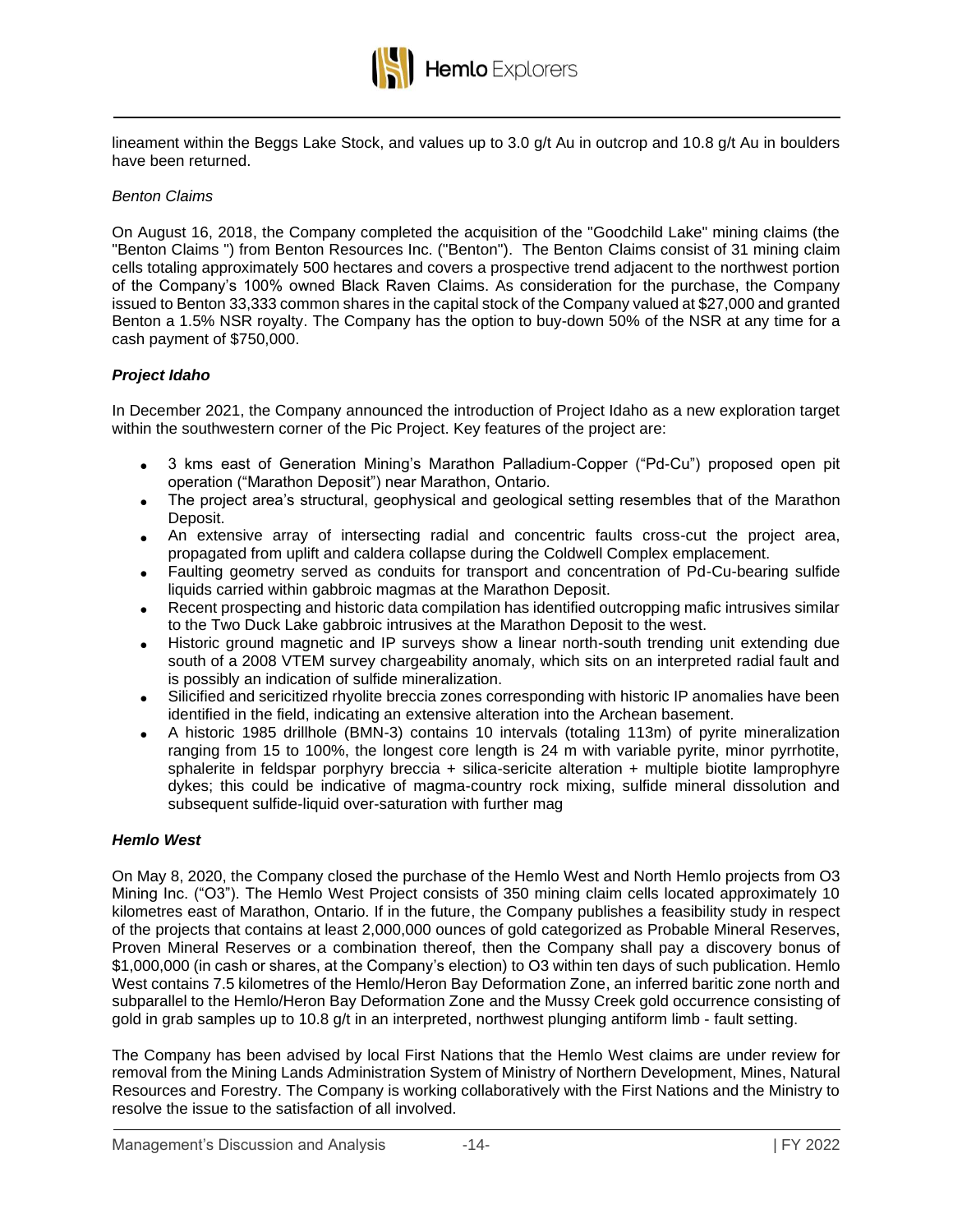

## *Belcher Islands Iron*

The Company has a 100% interest in the Belcher Islands Iron Project ("Belcher Project"), which covers 23,042 hectares located on the Belcher Islands in Nunavut, Canada. The project consists of 1,226 hectares of Inuit Owned Land and 29 claims covering 21,816 hectares of Municipal Land. A significant amount of exploration work, including numerous widely spaced diamond drill holes, was carried out on the project during the 1950's by Belcher Mining Corporation Ltd. Since acquiring the Belcher Project, the Company has drilled 97 holes on a number of target areas. The Company's 2011 exploration program culminated in a NI 43-101 Resource Estimate prepared by George Wahl of GH Wahl & Associates Consulting, which was effective February 6, 2012. The Belcher Project is host to the Haig Inlet Deposit which has an indicated resource of 230 million tonnes at 35.17% Fe and an additional inferred resource of 289 million tonnes at 35.47% Fe.

The Haig Inlet Deposit is a Lake Superior Type iron formation, is Paleoproterozoic (1,880 Ga) and is located at the western edge of the Superior Province. This iron formation is thought to have been deposited under similar conditions and timing as the Sokoman Formation which hosts the prolific Labrador Trough iron deposits. Many of the stratigraphic sub-units of the Sokoman can be correlated to similar units in the Kipalu Formation, which hosts the Haig Inlet deposit. The Kipalu Iron Formation hosts the Haig Inlet Iron mineralization and is overlain by a sequence of flood basalts. The iron formation is comprised of granular cherts and banded red cherts suggesting an alternating sequence of near shore environment with deposition above and below the wave base and a deeper and quieter marine environment. Lake Superior Type deposits mineralized predominantly with hematite have been successfully mined and concentrated at mining operations in the Labrador Trough continuously since 1954.

As the Company is focused on the precious and base metals opportunities in the Hemlo Camp, management is seeking to maximize the value of the Belcher Islands asset.

#### *Falcon Lake Lithium Claims*

On January 12, 2022, the Company announced an option for the 48 claim cells it owns in the Falcon Lake area to First Energy Metals Limited. The claim cells are located 325 kilometres northwest of Thunder Bay, Ontario.

Under the terms of the option agreement, First Energy must complete the following:

- 1. Upon signing ("Effective Date") make cash payments of \$15,000 and issue 100,000 shares in First Energy to Hemlo Explorers; (Completed)
- 2. By the first anniversary of the Effective Date, make cash payments of \$30,000 and issue 250,000 shares of First Energy to the Company;
- 3. By the second anniversary of the Effective Date, make cash payments of \$40,000 and issue 250,000 shares of First Energy to the Company; and
- 4. Complete \$50,000 in exploration spending in the first year following the Effective Date and complete \$100,000 in exploration spending in the second and third year following the Effective Date.

## *Royalty Interest*

## *Hawkins Property*

The Company has a 0.5% NSR royalty on the Hawkins Property, located 120 km south of Hearst, Ontario, which covers a total area of 1,536 hectares. The property is host to the historic Shenango Gold Mine. The Shenango Gold Mine was in production during 1936, 1937 and 1945. Two shafts were sunk to 52 and 125 feet and an adit was driven 90 feet while following auriferous quartz veins cutting mafic metavolcanics. In the mid-1980's Falconbridge Exploration Ltd. carried out an extensive shallow drilling program and defined a low-grade auriferous felsic horizon with values of 1-4 g/t Au over 4 to 30 metre widths along a minimum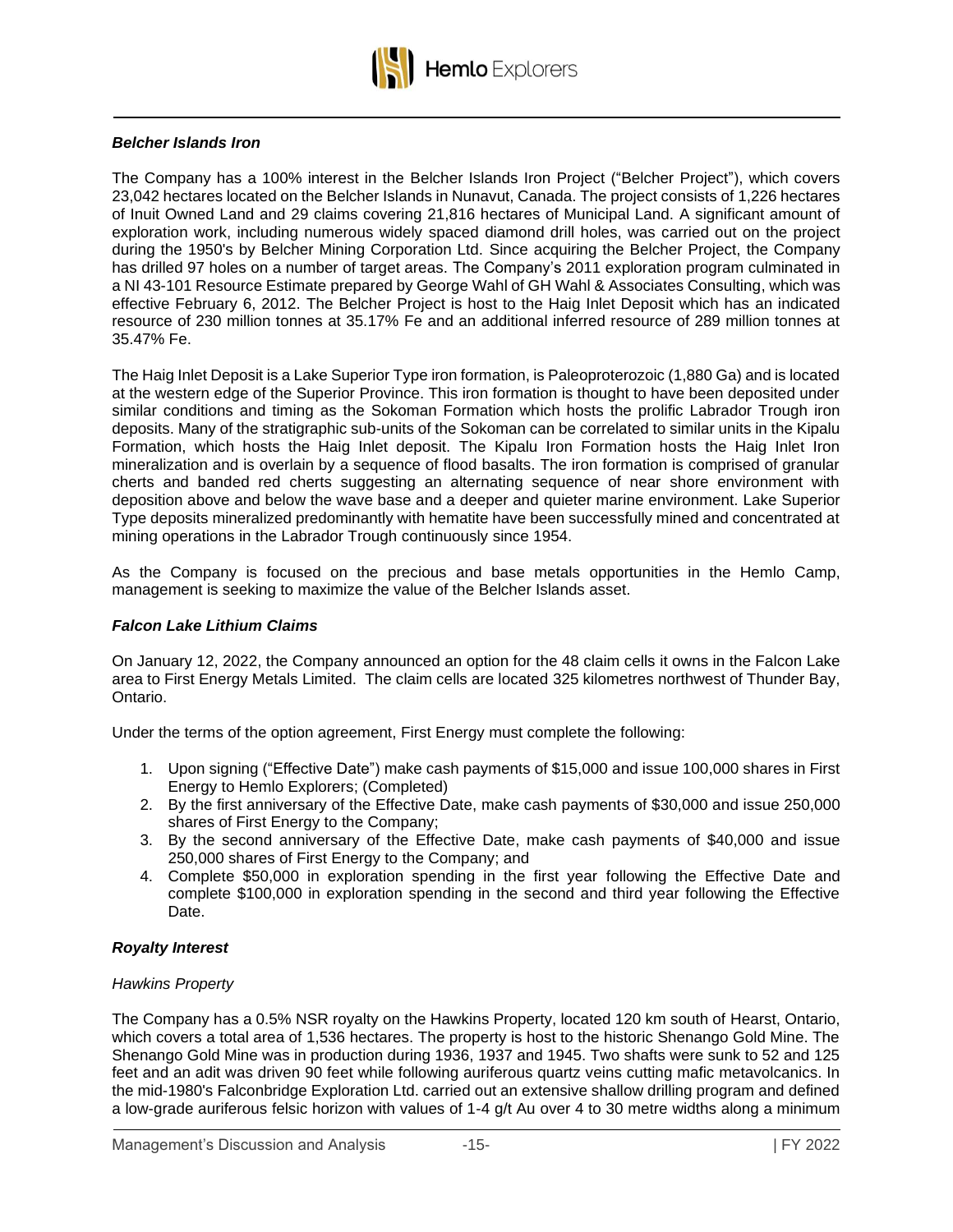

strike length of 3 to 4 kilometres. No thorough drilling was carried out to evaluate these felsic volcaniclastic units at depth or to the west. The Hawkins Property is owned by Pavey Ark Minerals Inc. and under option to E2Gold Inc. As of April 12, 2022, E2Gold has completed a 10,000 metre phase 2 step-out drilling program. The Hawkins Property has an inferred mineral resource of 6.2 million tonnes grading 1.65 g/t Au for a total of 328,800 ounces of gold.

# *Outlook*

The Company completed its program at the North Limb Project for 2021. This undertaking included the compilation and evaluation of 25,455 metres in 190 drillholes completed from years 1962 to 2021, along with several generations of ground geophysics, soil, lithogeochem and mapping surveys over a historic disjointed project ownership. This review also included comprehensive analysis of the multi element pathfinders which point to an extensive gold hydrothermal system. The Company is building an updated 3D Leapfrog© model based on geological models and knowledge gained from the existing Hemlo Deposit. This evaluation and model will guide target generation and future diamond drill testing.

For the entire Pic Project area, the Company has completed a compilation of 36,192 metres of diamond drilling in 255 holes. This includes 114 drill holes representing 16,597 m at the Wire Lake project, where a 3D Leapfrog© drillhole model was constructed with the goal of future drilling. The Pic Project compilation and validation of historical data also included several generations of ground geophysics, geological mapping, soil, trench, and grab sampling.

In the coming months, the Company plans to complete an airborne electromagnetic survey on Project Idaho, as well as a program of geological mapping and prospecting. The budget for this program is estimated to be approximately \$400,000. The budget excludes acquisition costs and is subject to change at the discretion of the Company's management and Board of Directors. As at May 30, 2022, the Company was fully funded to complete the proposed programs.

#### *Results of Operations*

For the year ended January 31, 2022, the Company incurred a loss of \$3,374,035 compared to a loss of \$2,378,295 in the year ended January 31, 2021.

#### *Comparison of the Exploration Expenses*

The Company spent \$2,738,150 on exploration expenditures during the year ended January 31, 2022, a significant increase from the \$1,491,797 incurred during the prior year. This was due to the completion of the North Limb drill program.

#### *Comparison of Administrative Expenses*

The Company expensed \$57,420 in professional and consulting fees as compared to \$64,731 in the preceding year. The Company incurred \$256,377 for management and administrative expenses, up from the prior year of \$232,238 for an increase of \$24,139. Office and administrative expenses were \$84,136 for the year ended January 31, 2022, up from the \$72,434 incurred in the previous year, but in line with expectations. Shareholder information expense for the period was \$53,006, down \$29,702 from \$82,708 in the previous year.

During the year ended January 31, 2022, the Company earned interest on its cash investments aggregating \$7,711, which was higher than the \$6,503 earned in the prior year due to higher cash balances on hand.

During the year, the Company recorded a premium on flow-through shares income of \$13,904 (2021 - \$197,000) and share based compensation expense of \$211,835 (2021 - \$632,741).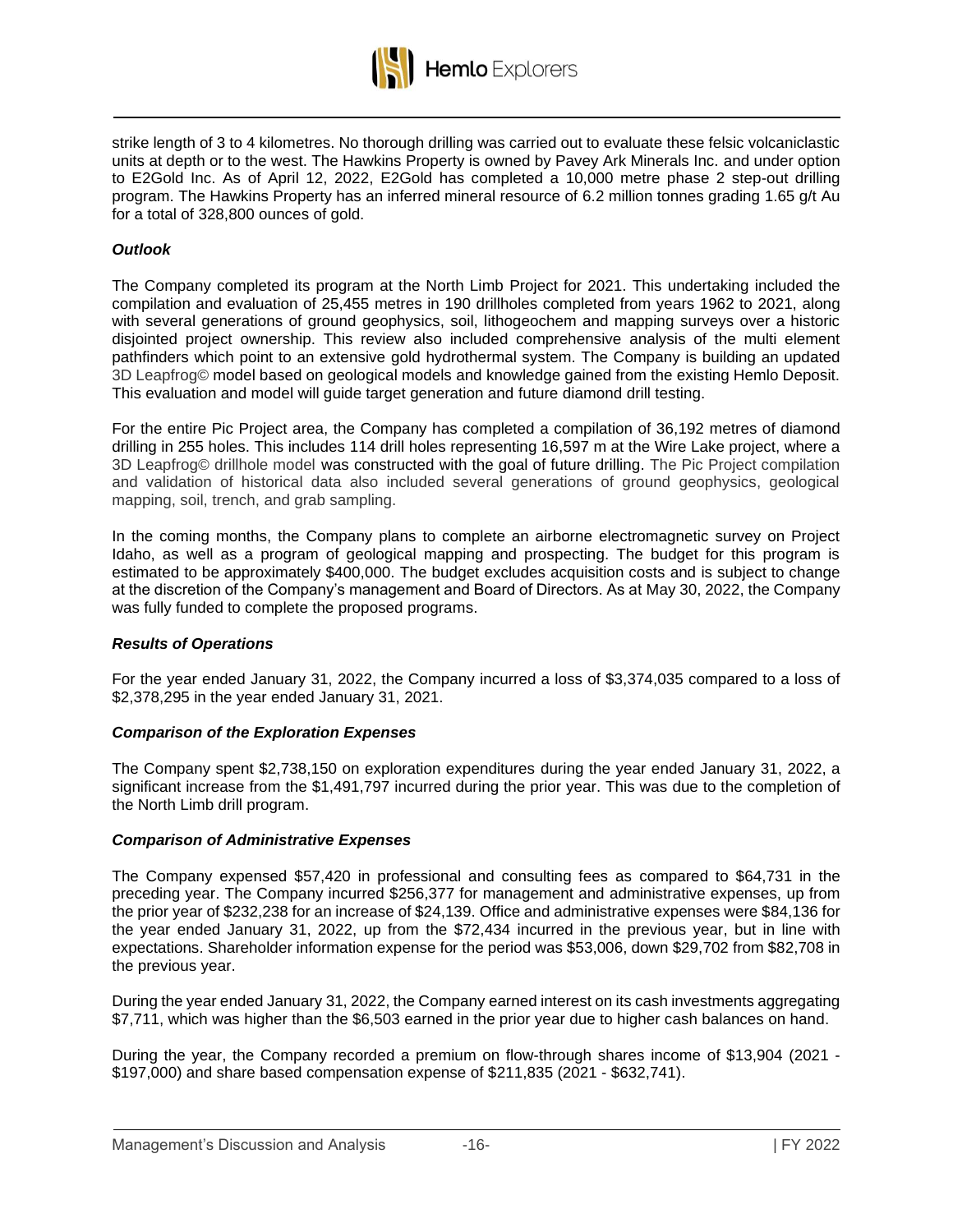## *Summary of Quarterly Results*

|                                                        | Nov. 1, 2021<br>to | Aug. 1, 2021<br>to | May 1, 2021<br>to | Feb. 1, 2021<br>to |
|--------------------------------------------------------|--------------------|--------------------|-------------------|--------------------|
| $($ \$)                                                | Jan. 31, 2022      | Oct. 31, 2021      | Jul. 31, 2021     | Apr. 30, 2021      |
| Total revenues                                         | $\blacksquare$     |                    |                   |                    |
| Net (loss) before<br>other comprehensive<br>(loss)     | (559,824)          | (911, 607)         | (753, 669)        | (1, 148, 935)      |
| Net (loss) per share $-$<br>basic and fully<br>diluted | (0.02)             | (0.03)             | (0.03)            | (0.04)             |
| Total assets                                           | 1,811,296          | 564,860            | 1,381,613         | 2,501,154          |
| Long-term debt                                         | Nil                | Nil                | Nil               | Nil                |
| Shareholders' equity                                   | 1,690,448          | 445,535            | 1,293,542         | 2,047,211          |
| Cash dividends<br>declared per<br>common share         | Nil                | Nil                | Nil               | Nil                |

|                                                        | Nov. 1, 2020<br>to | Aug. 1, 2020<br>to | May 1, 2020<br>to | Feb. 1, 2020<br>to |
|--------------------------------------------------------|--------------------|--------------------|-------------------|--------------------|
| $($ \$)                                                | Jan. 31, 2021      | Oct. 31, 2020      | Jul. 31, 2020     | Apr. 30, 2020      |
| <b>Total revenues</b>                                  |                    |                    |                   |                    |
| Net (loss) before<br>other comprehensive<br>(loss)     | (687, 954)         | (914, 828)         | (531, 269)        | (244, 244)         |
| Net (loss) per share $-$<br>basic and fully<br>diluted | (0.03)             | (0.04)             | (0.02)            | (0.01)             |
| Total assets                                           | 3,513,864          | 3,955,714          | 1,076,338         | 1,416,136          |
| Long-term debt                                         | Nil                | Nil                | Nil               | Nil                |
| Shareholders' equity                                   | 3,196,146          | 3,844,935          | 904,938           | 1,176,137          |
| Cash dividends<br>declared per<br>common share         | Nil                | Nil                | Nil               | Nil                |

## *Objectives and Milestones*

The objectives of the Company are to:

- i. enhance its geological knowledge of Project Idaho, the North Limb, Pic and Hemlo West Projects and its other properties in pursuit of significant precious and base metal discoveries;
- ii. develop targets on the properties for future sampling and drilling programs; and
- iii. target, review and, if desirable, acquire and develop additional mineral assets in order to augment and strengthen its current mineral property portfolio.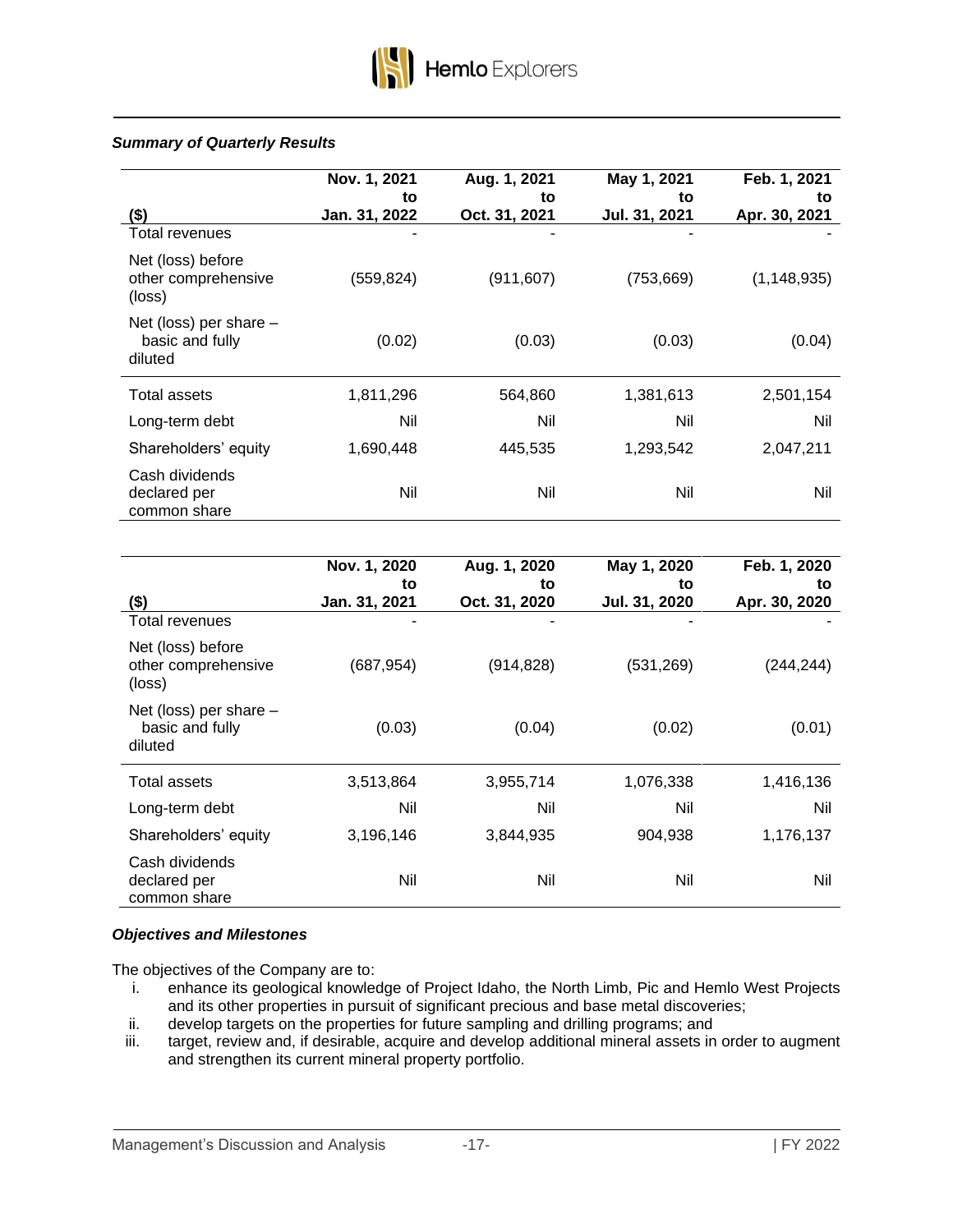

In conducting its search for additional mineral properties, the Company may consider acquiring properties that it considers prospective based on criteria such as the exploration history or location of the properties, or a combination of these and other factors. Risk factors to be considered in connection with the Company's search for and acquisition of additional mineral properties include the significant expenses required to locate and establish mineral reserves; the fact that expenditures made by the Company may not result in discoveries of commercial quantities of minerals; environmental issues; land title; competition; and, the potential failure of the Company to generate adequate funding for any such acquisitions. See the *Risks and Uncertainties* section of this MD&A.

# *Liquidity and Capital Resources*

As at January 31, 2022, the Company had working capital of \$1,668,402 (January 31, 2021 – \$3,171,405). See *Risks and Uncertainties – Liquidity Risk*.

During the year ended January 31, 2022 and 2021, no share purchase warrants were exercised.

The Company estimates that its corporate and general costs to maintain the requirements of a reporting issuer for the next twelve months will total approximately \$750,000. As of the date of this MD&A, the Company had sufficient working capital to fund its corporate and general costs over the next twelve months. The Company may seek to raise additional capital or monetize its interest in one or more of its properties in the next year.

In assessing whether the going concern assumption is appropriate, management takes into account all available information about the future, which is at least, but not limited to, twelve months from the end of the reporting period. The Company's ability to continue operations and fund its mining interest expenditures is dependent on management's ability to secure additional financing. Management is actively pursuing such additional sources of financing, and while it has been successful in doing so in the past, there can be no assurance it will be able to do so in the future. Management is aware, in making its assessment, of material uncertainties related to events or conditions that may cast significant doubt upon the entity's ability to continue as a going concern. Accordingly, the Company's financial statements do not give effect to adjustments that would be necessary should the Company be unable to continue as a going concern and therefore to realize its assets and liquidate its liabilities and commitments in other than the normal course of business and at amounts different from those in the financial statements.

The exploration and development of the Company's properties depends on the ability of the Company to obtain financing. If the Company's exploration programs are successful, additional funds will be required to develop the Company's properties and, if successful, to place them in commercial production. The only sources of future funds available to the Company are further offerings of either debt or equity capital of the Company, or the sale by the Company of an interest in any of its properties in whole or in part. The ability of the Company to arrange such financing in the future will depend in part upon the prevailing capital market conditions as well as the business performance of the Company. If additional financing is raised by the issuance of shares from the treasury of the Company, control of the Company may change and shareholders may suffer additional dilution. If adequate financing is not available, the Company may be required to delay, reduce the scope of, or eliminate one or more exploration activities or relinquish rights to certain of its interests. Failure to obtain additional financing on a timely basis could cause the Company to forfeit its interests in some or all of its properties and reduce or terminate its operations.

#### *Capital Management*

In managing its capital, the Company's primary objective is to ensure the entity can continue as a going concern as well as to provide optimal returns to its shareholders, in the long term. The Company manages its capital structure and makes adjustments to it, based on the funds available to the Company, in order to support the acquisition, exploration and development of properties for the mining of minerals that are economically recoverable. The Board of Directors does not establish quantitative returns on capital criteria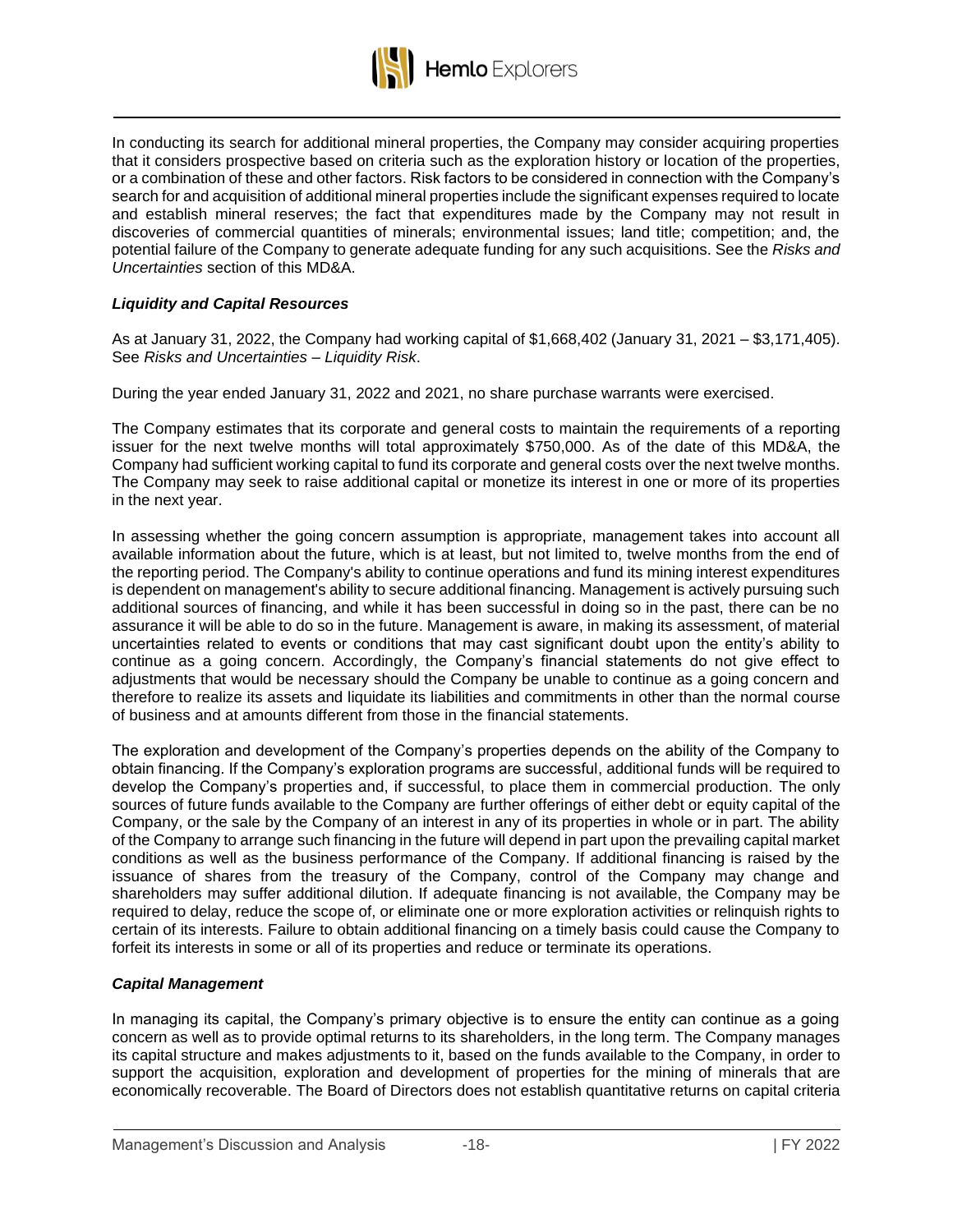

for management due to the nature of the industry, but rather relies on the expertise of the Company's management to sustain future development of the business.

The Company considers its capital to be equity, which is comprised of share capital, reserves, accumulated other comprehensive income, and accumulated deficit, which at January 31, 2022 totaled \$1,690,448 (January 31, 2021 - \$3,196,146).

The projects in which the Company currently has an interest are in the exploration stage. As such, the Company is dependent on external financing to fund its activities. In order to carry out the planned exploration and pay for administrative costs, the Company will spend its existing working capital and raise additional funds as needed. Management has chosen to mitigate the risk and uncertainty associated with raising additional capital in current economic conditions by:

- i) attempting to maintain a liquidity cushion in order to address any potential disruptions or industry downturns;
- ii) minimizing discretionary disbursements;
- iii) reducing or eliminating exploration expenditures that are of limited strategic value; and
- iv) exploring alternative sources of liquidity.

As such, the Company will continue to assess new properties and seek to acquire an interest in additional properties if it feels there is sufficient geologic or economic potential and if it has adequate financial resources to do so.

Management reviews its capital management approach on an ongoing basis and believes that this approach, given the Company's relative size, is reasonable. There were no changes in the Company's approach to capital management during the year ended January 31, 2022. The Company is not subject to externally imposed capital requirements.

As at January 31, 2022, the Company had flow-through expenditure obligations of approximately \$284,100 that needed to be expended by December 31, 2022.

#### *Critical Accounting Policies and Estimates*

#### *Changes in accounting policies*

The Company did not adopt any new accounting policies during the year ended January 31,2022.

#### *Mineral Properties and Exploration Expenditures*

The Company expenses all costs relating to the acquisition of, exploration for and development of mineral claims and credits all revenues received against the exploration expenditures. Such costs include, but are not limited to geological, geophysical studies, exploratory drilling and sampling.

Once a project has been established as commercially viable and technically feasible, related development expenditures are capitalized; this includes costs incurred in preparing the site for mining operations. Capitalization ceases when the mine is capable of commercial production, with the exception of development costs that give rise to a future benefit.

## *Use of Estimates*

The preparation of these financial statements requires management to make estimates and assumptions that affect the reported amounts of assets and liabilities at the date of the financial statements and reported amounts of expenses during the reporting period. Actual outcomes could differ from these estimates. The financial statements include estimates which, by their nature, are uncertain. The impacts of such estimates are pervasive throughout the financial statements and may require accounting adjustments based on future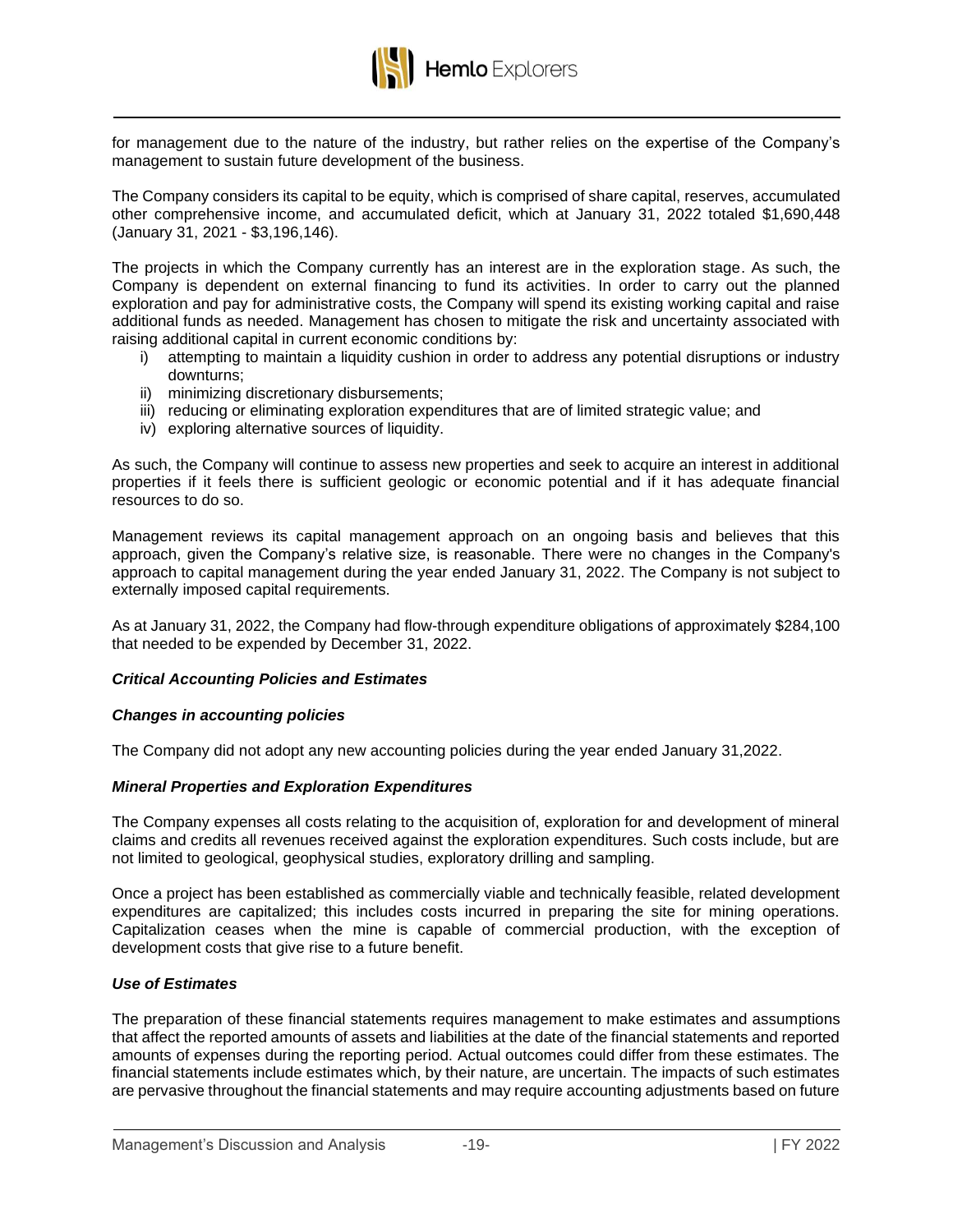

occurrences. Revisions to accounting estimates are recognized in the period in which the estimate is revised, and the revision affects both current and future periods.

The preparation of these financial statements required the following critical accounting estimates and significant judgments:

(i) the calculation of the fair value of warrants, broker warrants and stock options requires the use of estimates of inputs in the Black-Scholes option pricing model.

#### *Share-based Compensation*

The share option plan allows the Company's employees and consultants to acquire shares of the Company. The fair value of options granted is recognized as a share-based payment expense with a corresponding increase in equity. An individual is classified as an employee when the individual is an employee for legal or tax purposes (direct employee) or provides services similar to those performed by a direct employee. The fair value is measured at grant date and each tranche is recognized on a graded-vesting basis over the period during which the options vest. The fair value of the options granted is measured using the Black-Scholes option pricing model taking into account the terms and conditions upon which the options were granted. At each financial position reporting date, the amount recognized as an expense is adjusted to reflect the actual number of share options that are expected to vest.

#### *Related Party Transactions*

During the year ended January 31, 2022, 700,000 (2021 – 1,030,000) share options were granted to officers and directors of the Company. Through the normal course of business, the following related party transactions occurred during the year ended January 31, 2022:

- i) The Company paid consulting fees totaling \$96,875 to Brian Michael Howlett & Associates Inc., a corporation controlled by Brian Howlett, the Company's CEO and a member of the Board of Directors (2021 – \$65,625).
- ii) The Company paid geological consulting fees totaling \$19,200 to Harvey Holdings Inc., a corporation controlled by John Harvey, a member of the Board of Directors (2021 - \$4,800).

Related-party transactions occur from time to time in the normal course of operations and are measured at the exchange amount, which is the amount of consideration established and agreed to by the related parties.

#### *Off-balance Sheet Transactions*

During the year ended January 31, 2022, there were no off-balance sheet transactions. The Company has not entered into any specialized financial agreements to minimize its investment risk, currency risk or commodity risk.

#### *Dividends*

The Company has neither declared nor paid any dividends on its common shares. The Company intends to retain its earnings, if any, to finance growth and expand its operations and does not anticipate paying any dividends on its common shares in the foreseeable future.

#### *Risks and Uncertainties*

#### **Credit Risk**

The Company deposits cash with financial institutions it believes to be creditworthy. In some circumstances, cash balances at these financial institutions may exceed the federally guaranteed amount. The Company's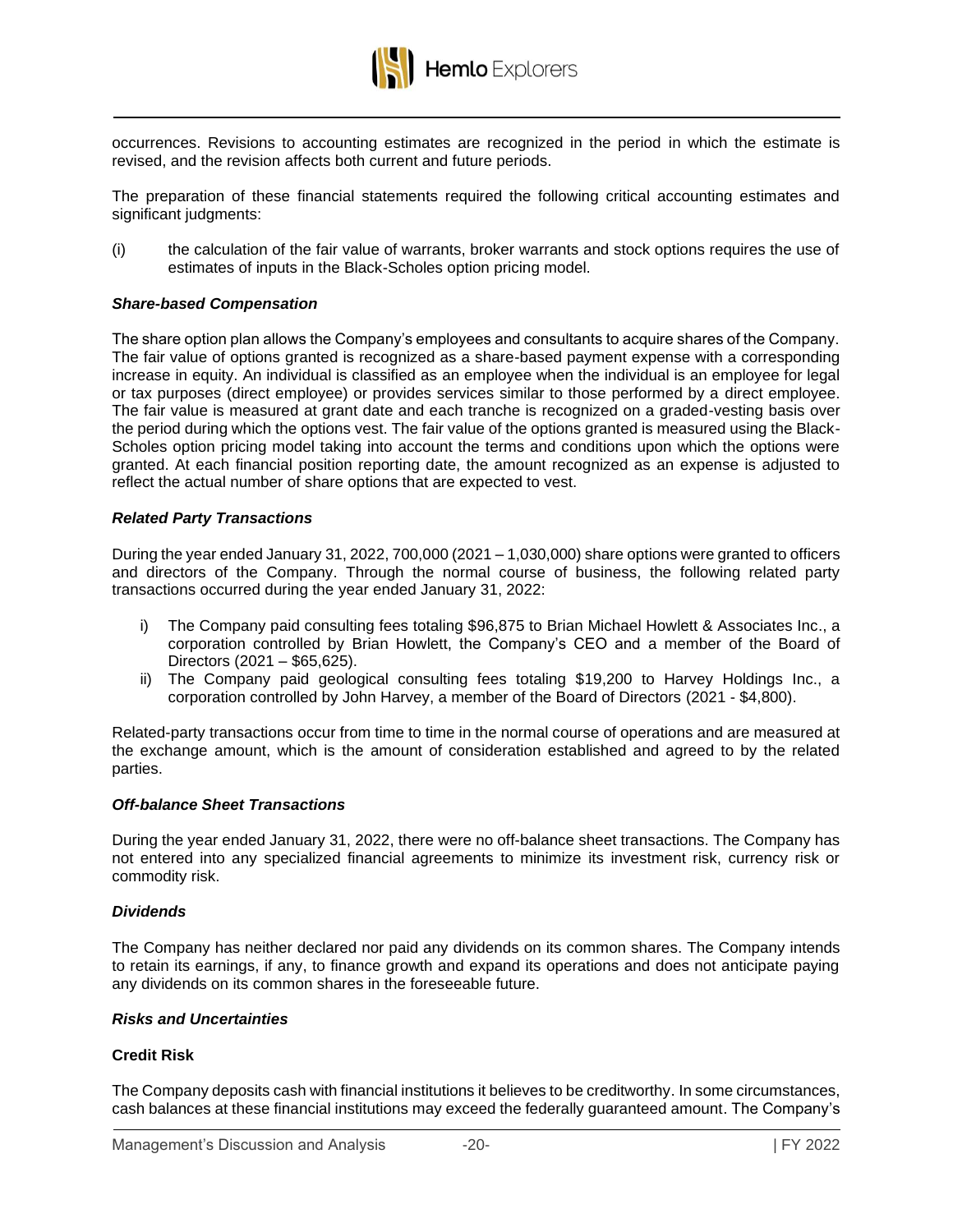

current credit risk is primarily attributable to cash, cash equivalents, and HST recoverable. Cash and cash equivalents are held with a reputable, Tier A Canadian chartered bank and as such, management believes the risk of loss to be minimal. HST recoverable is due from the federal government of Canada. Management believes that the credit risk with respect to financial instruments included in HST recoverable is minimal and remote.

# **Liquidity Risk**

The Company's ability to remain liquid over the long term depends on its ability to obtain financing necessary to complete exploration and development of its mineral properties and their future profitable production or, alternatively, upon the Company's ability to dispose of its interest on an advantageous basis.

As mentioned previously in this MD&A, as at January 31, 2022, the Company had working capital of  $$1,668,402$  (January 31, 2021 –  $$3,171,405$ ). The Company is seeking additional capital to increase its liquidity over the medium to long term. All of the Company's accounts payable and accrual liabilities have contractual maturities of less than 60 days and are subject to normal trade terms. The Company's financial statements have been prepared in accordance with accounting principles applicable to a going concern, which assume the Company will continue its operations for the foreseeable future and will be able to realize its assets and discharge its liabilities in the normal course of operations. The Company's continued existence is dependent upon its ability to obtain the necessary financing to meet ongoing expenses, to complete the development of its mineral properties and upon future profitable operations.

## **Market Risk**

## *Currency Risk*

The Company has no foreign currency denominated assets or liabilities. Major purchases are transacted in Canadian dollars and therefore the Company had no material foreign currency exposure at January 31, 2022.

#### *Interest Rate Risk*

The Company has cash and cash equivalents balances and no debt. Interest rate risk is remote.

# *Equity Price Risk*

Market risk arises from the possibility that changes in market prices will affect the value of financial instruments of the Company. Except for marketable securities, the Company's other financial instruments (cash, cash equivalents, short term investments, HST recoverable, accounts payable and accrued liabilities) are not subject to price risk.

# *Commodity Price Risk*

The Company is exposed to price risk with respect to gold, iron and other commodity prices, as such prices impact the future economic feasibility of its exploration properties. The Company closely monitors these commodity prices to determine the appropriate course of action to be taken by the Company.

# *Sensitivity Analysis*

The Company is exposed to equity securities price risk because of the marketable securities held by the Company. The Company's marketable securities are not part of its core operations, and accordingly, gains and losses from these investments are not representative of the Company's performance. As at January 31, 2022, the impact of a 10% increase or decrease in the share prices of the marketable securities would have resulted in an increase or decrease of \$2,346 that would have been included in net loss and comprehensive loss.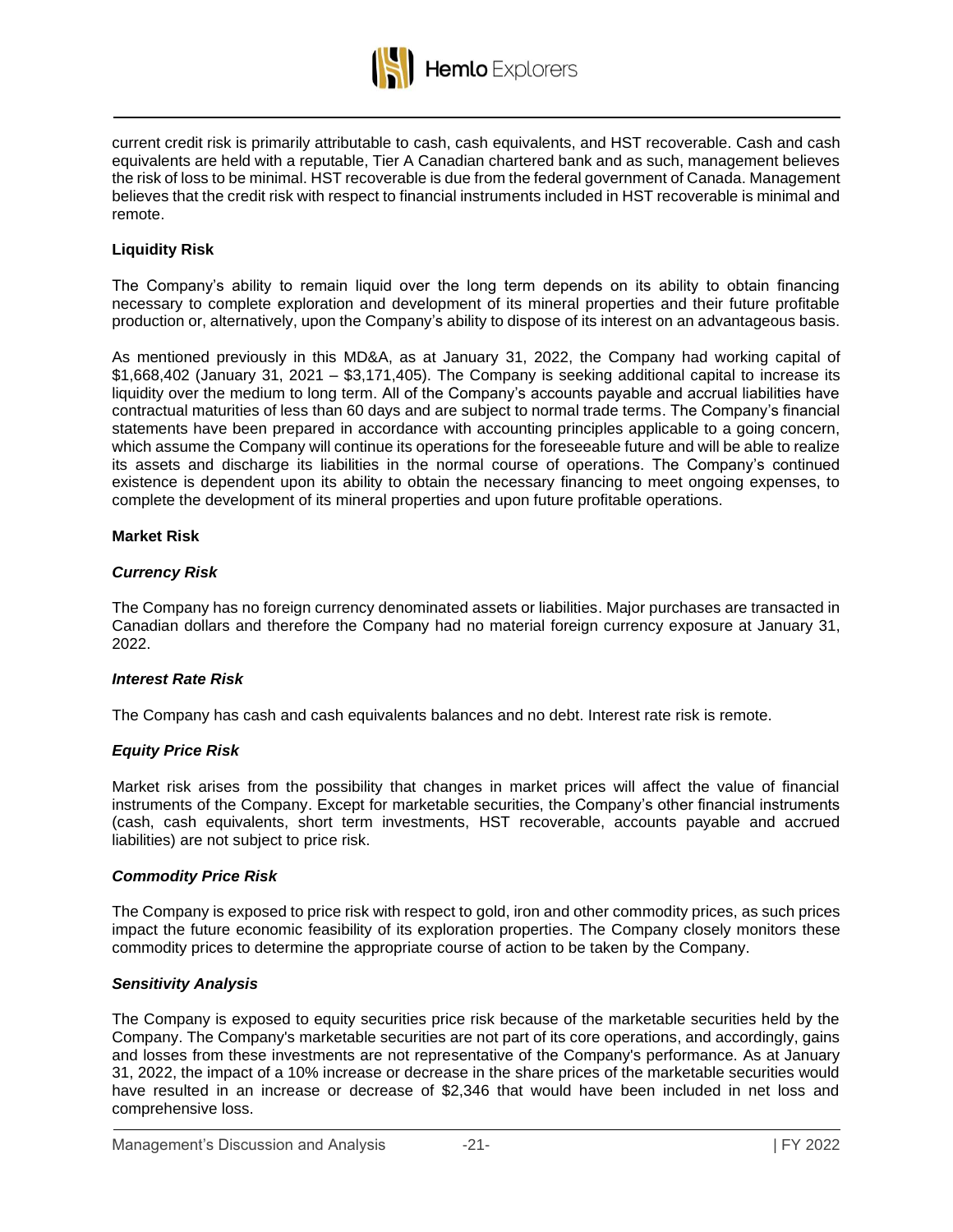

## **Fair Value**

The Company has designated its cash as fair value through profit and loss. HST recoverable is classified for accounting purposes at amortized cost. Marketable securities, if owned, are valued at the bid price as at the date of the financial statements. Accounts payable and accrued liabilities are classified for accounting purposes at amortized cost. As at January 31, 2022, the carrying and fair value amounts of the Company's financial instruments are approximately equivalent.

#### **Additional Risk Factors**

The operations of the Company are speculative due to the high-risk nature of its business, which is the acquisition, financing, exploration and development of mining properties. Additional risks not currently known to the Company, or that the Company currently deems immaterial, may also impair the Company's operations. If any of the following risks actually occur, the Company's business, financial condition and operating results could be adversely affected.

#### *Additional Capital*

The exploration activities of the Company may require substantial additional financing. Failure to obtain sufficient financing may result in delaying or indefinite postponement of exploration and development of any of the Company's properties. There can be no assurance that additional capital or other types of financing will be available if needed or that, if available, the terms of such financings will be favourable to the Company. In addition, low commodity prices may affect the Company's ability to obtain financing.

#### *Environmental and Permitting*

All aspects of the Company's operations are subject to environmental regulation in the various jurisdictions in which it operates. These regulations, among other things, mandate the maintenance of air and water quality standards, land reclamation, transportation, storage and disposal of hazardous waste. Environmental legislation is evolving in a manner which will require stricter standards and enforcement, increased fines and penalties for non-compliance, more stringent environmental assessments of proposed projects and a heightened degree of responsibility for companies and their officers, directors, and employees. There is no assurance that future changes in environmental regulation, if any, will not adversely affect the Company's operations.

#### *Acquisition*

The Company uses its best judgment to acquire mining properties for exploration and development. In pursuit of such opportunities, the Company may fail to select appropriate acquisition candidates or negotiate acceptable agreements, including arrangements to finance the acquisitions and development, or integrate such opportunity and their personnel with the Company. The Company cannot assure that it can complete any acquisition that it pursues or is currently pursuing, on favourable terms, or that any acquisition completed will ultimately benefit the Company.

#### *Competition*

The mining industry is intensely competitive in all of its phases, and the Company competes with many companies possessing greater financial resources and technical facilities than the Company. Competition in the mining business could adversely affect the Company's ability to acquire suitable producing properties or prospectus for mineral exploration in the future. This competition could also affect the Company's ability to attract and maintain qualified personnel.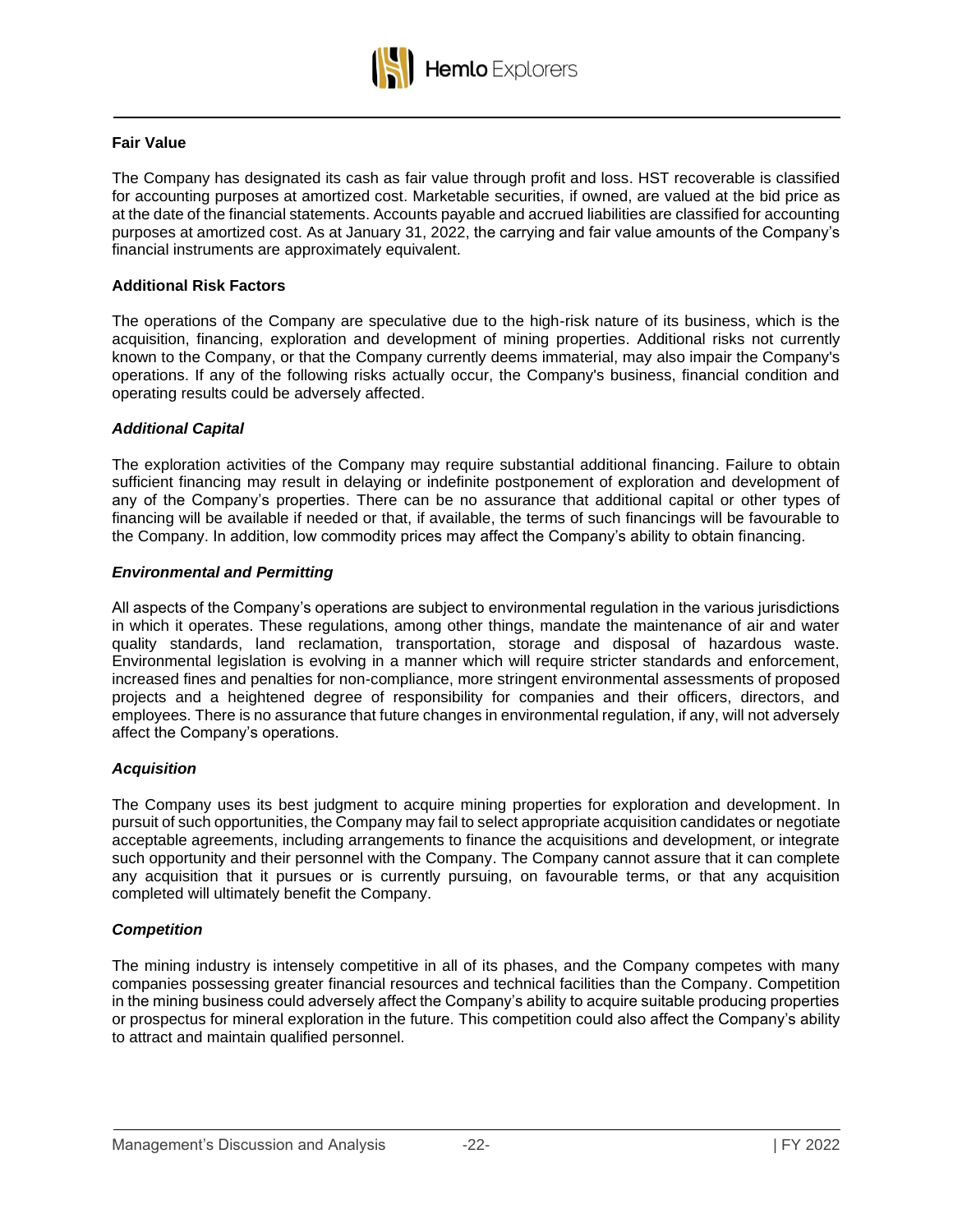

# *Political Risk*

All of the Company's properties are located in Canada. Accordingly, the Company is subject to risks normally associated with exploration for and development of mineral properties in Canada, which the Company believes to be low. The Company's mineral exploration activities could be affected in varying degrees by future political instability and or government regulation relating to foreign investment and the mining business. Although not expected, operations may also be affected in varying degrees by terrorism, military conflict or repression, crime, extreme fluctuations in currency rates and high inflation.

## *Business Risk*

There are numerous business risks involved in the mineral exploration industry, some of which are outlined below. The Company may not always own 100% of the mineral concessions. Similarly, any non-compliance with or non-satisfaction of the terms of an option by the Company could affect its ability to exercise the option and earn its interest in the mining concessions and assets relating to properties. Mining concessions may not include surface rights and there can be no assurance that the Company will be successful in negotiating long term surface rights access agreements in respect of the properties. Failure to obtain surface rights could have an adverse impact on the Company's future operations. The Company's current or future operations, including development activities, are subject to environmental regulations which may make operations not economically viable or prohibit them altogether.

The success of the operations and activities of the Company is dependent to a significant extent on the efforts and abilities of its management, outside contractors, experts and other advisors. Investors must be willing to rely to a significant degree on management's discretion and judgement, as well as the expertise and competence of the outside contractors, experts and other advisors. The Company does not have a formal program in place for succession of management and training of management. The loss of one or more of the key employees or contractors, if not replaced on a timely basis, could adversely affect the Company operations and financial performance.

#### *Public Health Crises*

During the year, there was a continued global outbreak of COVID-19, which has had a significant impact on businesses through the restrictions put in place by the Canadian governments regarding travel, business operations and isolation/quarantine orders. At this time, it is unknown the extent of the impact the COVID-19 outbreak may have on the Company as this will depend on future developments that are highly uncertain and that cannot be predicted with confidence. These uncertainties arise from the inability to predict the ultimate geographic spread of the disease, and the duration of the outbreak, including the duration of travel restrictions, business closures or disruptions, and quarantine/isolation measures that are currently, or may be put, in place by Canada and other countries to fight the virus. While the full extent of the impact remains unknown, we anticipate this outbreak may continue to cause supply chain disruptions, and staff shortages, all of which may negatively impact the Company's business and financial condition.

In light of the current pandemic, Hemlo has taken precautions to ensure the safety and well-being of all personnel at site, as well as the surrounding communities. As of the date of this document, the Company is not aware of any site personnel having contracted COVID-19.